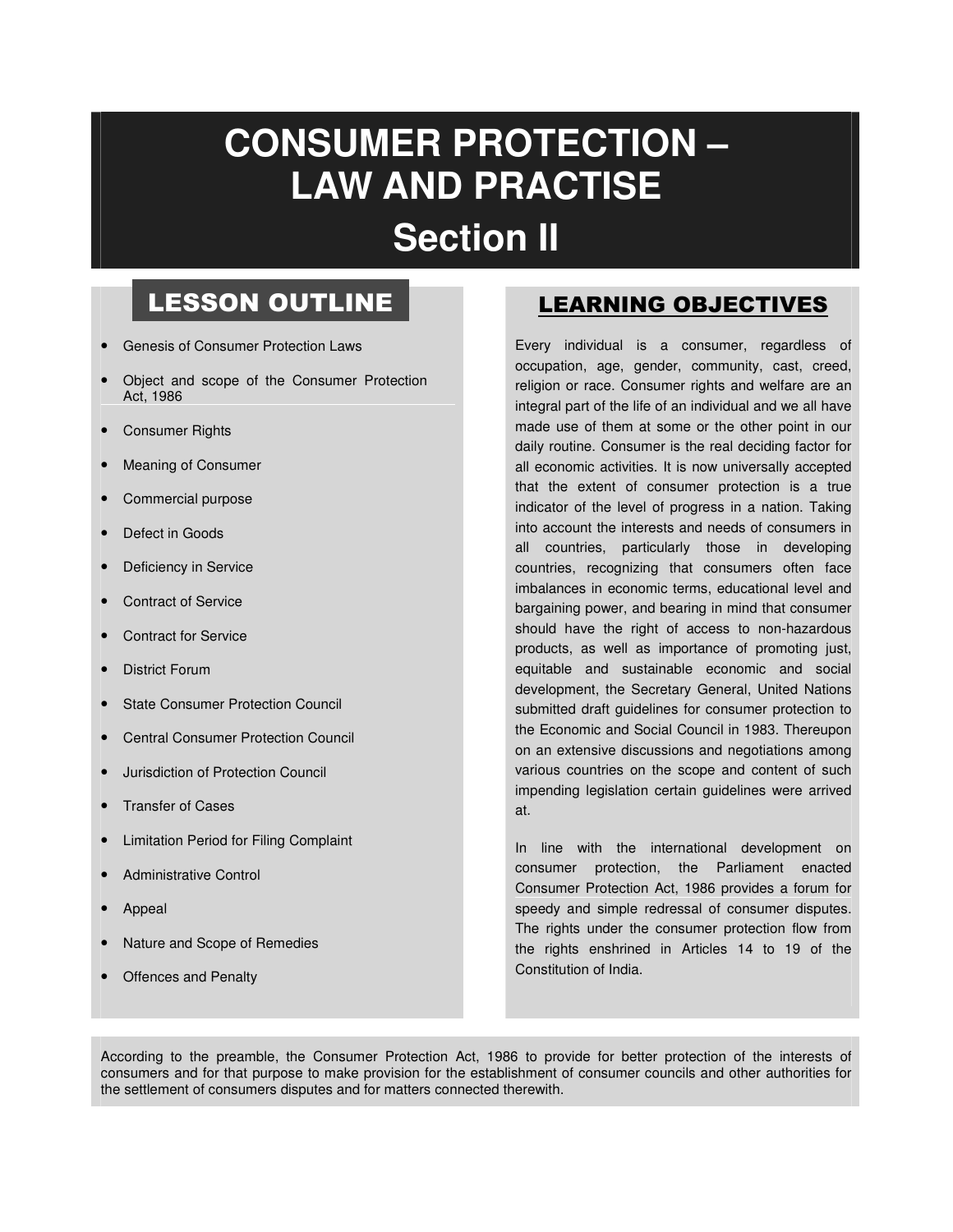#### **INTRODUCTION**

A consumer is a user of goods and services, therefore, every producer is also a consumer. However, conflicting interests have categorised them, inevitably, into two different groups. The industrial revolution brought in the concept of standardisation and mass production and over the years, the type of goods and the nature of services available grew manifold. The doctrine of 'Caveat Emptor' or 'let the buyer beware' which came into existence in the middle ages had been replaced by the principle of 'Consumer Sovereignty or 'Consumer is the King'. But, with tremendous increase in the world population, the growing markets were unable to meet the rising demand which created a gap between the general 'demand' and 'supply' levels in the markets. This to some extent watered down the concept of 'Consumer Sovereignty', what with consumers being forced to accept whatever was offered to them. On the other hand, the expanding markets necessitated the introduction of various intermediaries between the producer and the ultimate consumer. 'Advertising', though ostensibly directed at informing potential consumers about the availability and uses of a product began to be resorted to as a medium for exaggerating the uses of ones products or disparaging others products so as to have an edge over competitors. Unfair and deceptive practices such as selling of defective or sub-standard goods, charging exhorbitant prices, misrepresenting the efficacy or usefulness of goods, negligence as to safety standards, etc. became rampant. It, therefore, became necessary to evolve statutory measures, even in developed countries, to make producers/traders more accountable to consumers. It also became inevitable for consumers to unite on a common platform to deal with issues of common concern and having their grievances redressed satisfactorily.

#### **Genesis of Consumer Protection Laws**

The need to ensure the basic rights to health, safety, etc. of consumers has long been recognised the worldover and various general legislations were enacted in India and abroad in this direction. In India, the general enactments other than the law of torts which ultimately aimed at protection of consumers interests are the Indian Contract Act, 1872, the Sale of Goods Act, 1930, the Dangerous Drugs Act, 1930, the Agricultural Produce (Grading and Marketing) Act, 1937, the Drugs and Cosmetics Act, 1940, the Indian Standards Institution (Certification Marks) Act, 1952, the Prevention of Food Adulteration Act, 1954, the Drugs and Magic Remedies (Objectionable Advertisements) Act, 1954, the Essential Commodities Act, 1955, the Standards of Weights and Measures Act, 1976 (Now Legal Metrology Act, 2009), the Trade and Merchandise Marks Act, 1958, (Now Trade Marks Act, 1999), the Patents Act, 1970, the Hire Purchases Act, 1972 and the Prevention of Black Marketing and Maintenance of Supplies of Essential Commodities Act, 1980.

These legislations contained regulatory provisions and contravention of these provisions attracted civil liability. This meant that an ordinary consumer had no other remedy but to initiate action by way of a civil suit which involved lengthy legal process proving to be too expensive and time consuming for lay consumers. In fact, at times, the time and cost involved in the legal process was disproportionate to the compensation claimed and granted to an individual consumer. Though the MRTP Commission proved to be far more accessible and less time-consuming than the Civil Courts, its single central location at New Delhi did not make the redressal agency accessible to all consumers, especially those located in the remote towns and villages of the country. Therefore, it became necessary to evolve laws directed at protecting the consumers and at the same time, providing for remedies which are simpler, more accessible, quicker and less expensive.

This paved the way for enactment of the Consumer Protection Act in 1986 providing for simple, quick and easy remedy to consumers under a three-tier quasi-judicial redressal agency at the District, State and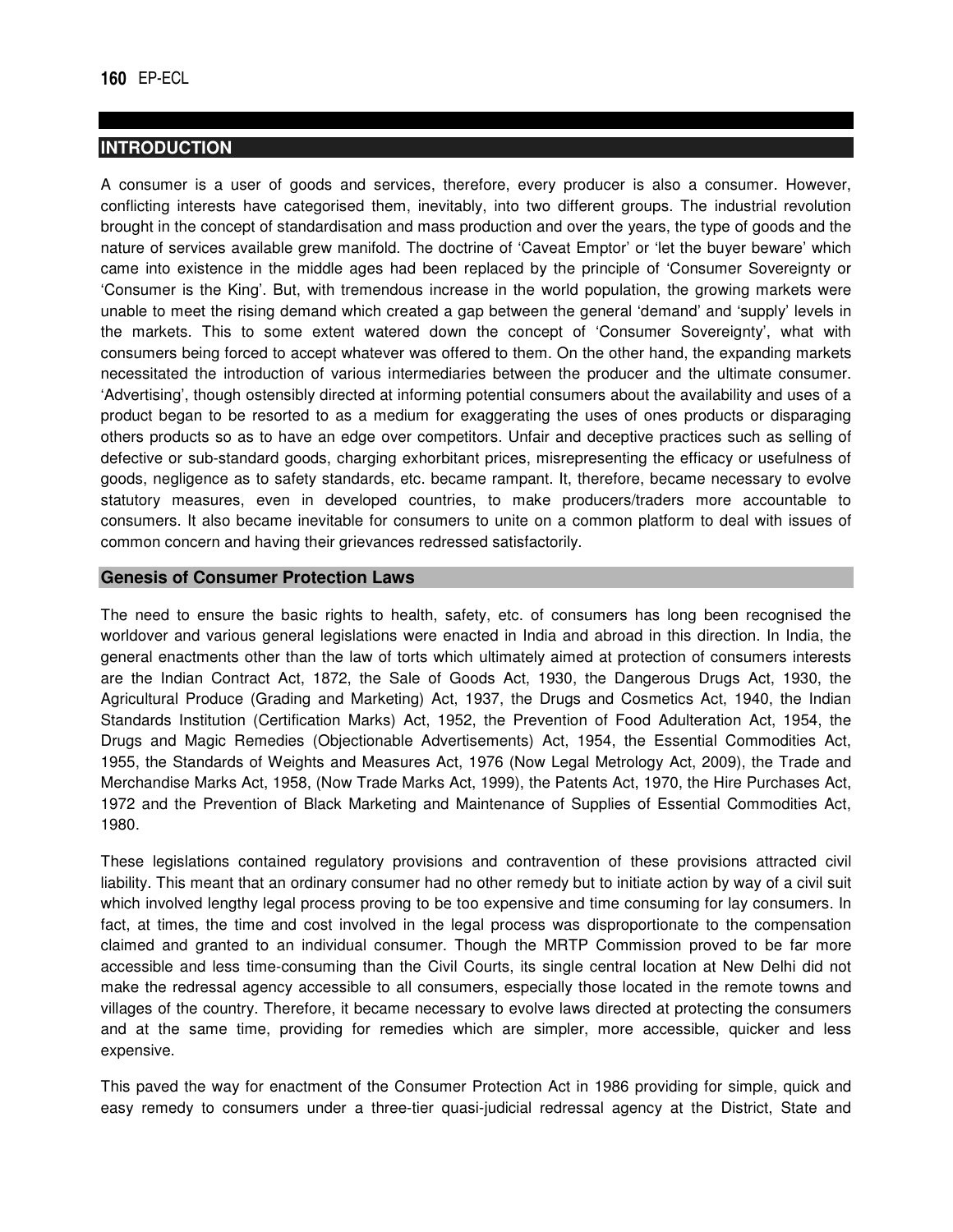National levels. To make the Act more effective and meaningful, necessary changes have been brought by Consumer Protection (Amendment) Act, 2002, which came into force w.e.f. March 15, 2003.

#### **The Basic Rights of Consumers**

**The basic rights of consumers that are sought to be promoted and protected are:** 



- *the right to be protected against marketing of goods and services which are hazardous to life and property;*
- *the right to be informed about the quality, quantity, potency, purity, standard and price of goods, or services so as to protect the consumer against unfair trade practices;*
- *the right to be assured, wherever possible, access to variety of goods and services at competitive prices;*
- *the right to be heard and to be assured that consumers interests will receive due consideration at appropriate forums;*
- *the right to seek redressal against unfair trade practices or restrictive trade practices or unscrupulous exploitation of consumers; and*
- • *right to consumer education.*

This is based on the basic rights of consumers as defined by the International Organisation of Consumers (IOCU) viz., the Rights to Safety, to Information, of Choice, to be Heard, to Redressal, to Consumer Education, to Healthy Environment and to Basic Needs.

#### **Scope of the Act**

The Act extends to the whole of India except the State of Jammu and Kashmir and applies to all goods and services unless otherwise notified by the Central Government. The Act received the Presidents assent on 24.12.1986. However, all provisions of the Act except those relating to establishment, composition, jurisdiction, etc. of the Consumer Disputes Agencies (which came into force on 1.7.1987) came into force on 15.4.1987.

#### **DEFINITIONS**

Section 2(1) of the Act defines various terms used in the Act. Some of the definitions are given hereunder:

#### **Complainant** *means*

- (i) a consumer, or
- (ii) any voluntary consumer association registered under the Companies Act, 1956, or under any other law for the time being in force; or
- (iii) the Central Government or any State Government, who or which makes a complaint; or
- (iv) one or more consumers where there are numerous consumers having the same interest;
- (v) in case of death of a consumer, his legal heir or representative;

who or which makes a complaint [Section 2(1)(b)]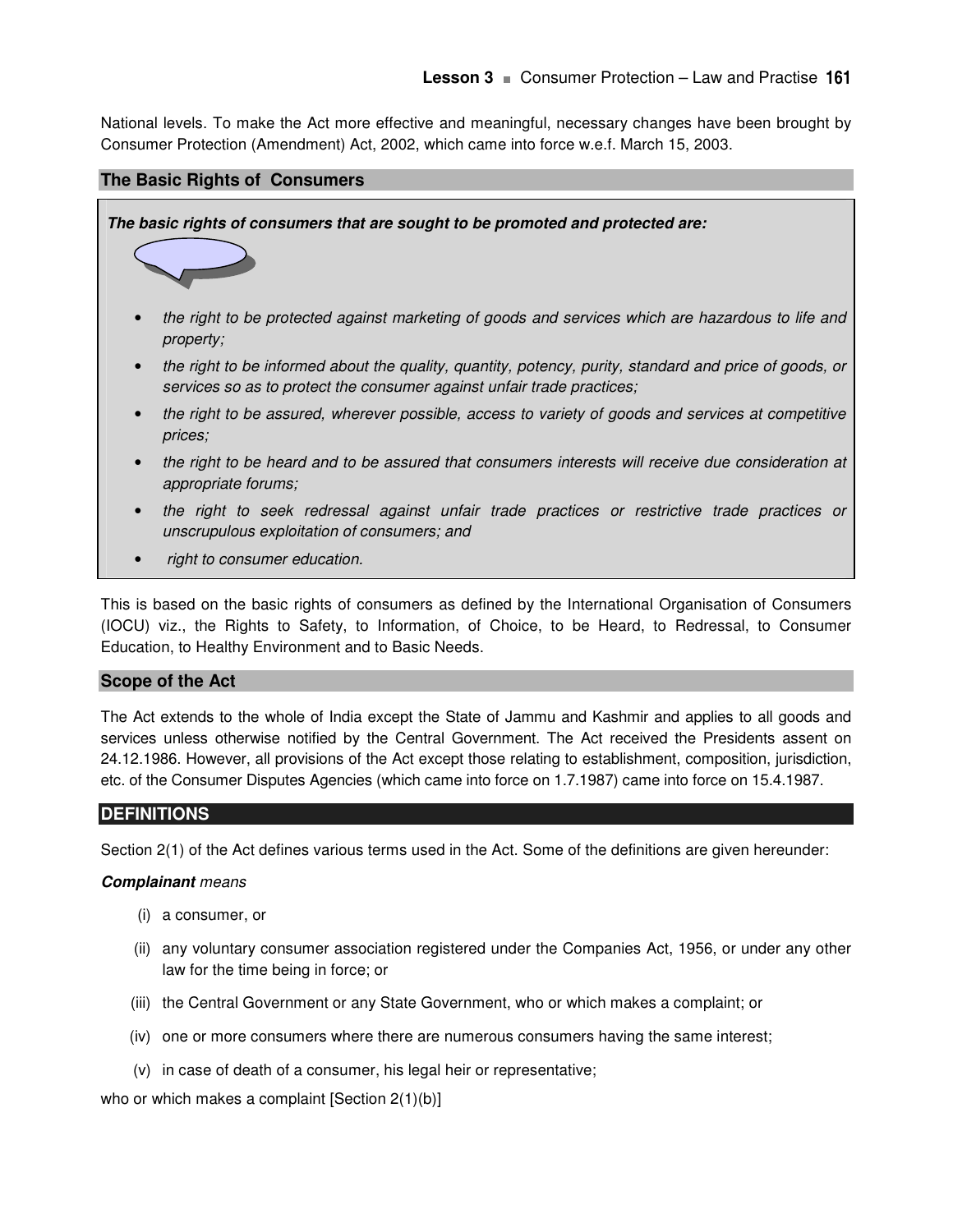An association of persons, to have *locus standi* as consumer, it is necessary that all the individual persons forming the association must be consumers under Section 2(1)(d) of the Act having purchased the same goods/hired the same service from the same party i.e. they should have a common cause of action. Thus, unlike MRTP Act, 1969, the Redressal Machinery under Consumer Protection Act, 1986 has no power to initiate cases *suo-moto*.

**Complaint** means any allegation in writing made, with a view to obtaining any relief, by a complainant that

- (i) an unfair trade practice or a restrictive trade practice has been adopted by any trader or service provider;
- (ii) the goods bought by him or agreed to be bought by him suffer from one or more defects;
- (iii) the services hired or availed of or agreed to be hired or availed of by him suffer from deficiency in any respect;
- (iv) a trader or the service provider, as the case may be, has charged for the goods or for the services mentioned in the complaint, a price in excess of the price—
	- fixed by or under any law for the time being in force;
	- displayed on the goods or any package containing such goods;
	- displayed on the price list exhibited by him by or under any law for the time being in force
	- agreed between the parties.
- (v) goods which will be hazardous to life and safety when used are being offered for sale to the public,—
	- in contravention of any standards relating to safety of such goods as required to be complied with, by or under any law for the time being in force;
	- if the trader could have known with due diligence that the goods so offered are unsafe to the public.
- (vi) services which are hazardous or likely to be hazardous to life and safety of the public when used, are being offered by the service provider which such person could have known with due diligence to be injurious to life and safety. [Section 2(1)(c)].

#### **Consumer** means any person who

- (a) buys any goods for a consideration which has been paid or promised or partly paid and partly promised, or under any system of deferred payment and includes any user of such goods other than the person who buys such goods for consideration paid or promised or partly paid or partly promised, or under any system of deferred payment when such use is made with the approval of such person, but does not include a person who obtains such goods for resale or for any commercial purpose; or
- (b) hires or avails of any services for a consideration which has been paid or promised or partly paid and partly promised, or under any system of deferred payment and includes any beneficiary of such services other than the person who hires or avails of the services for consideration paid or promised, or partly paid and partly promised, or under any system of deferred payment, when such services are availed of with the approval of the first mentioned person but does not include a person who avails of such services for any commercial purpose. [Section 2(1)(d)].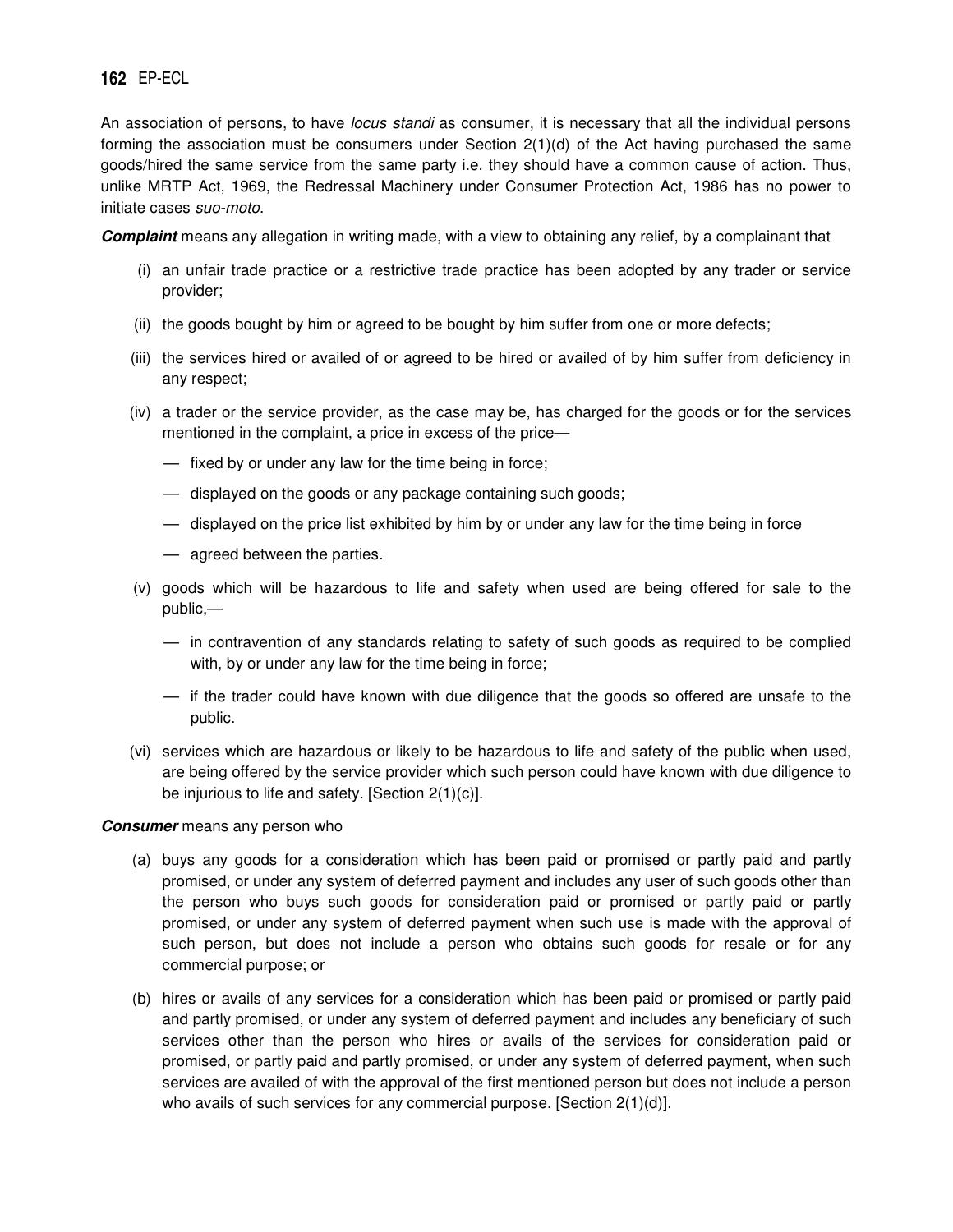

It has been clarified that the term commercial purpose does not include use by a consumer of goods bought and used by him exclusively for the purpose of earning his livelihood by means of self-employment.

Therefore, to be a 'consumer' under the Act:

- (i) the goods or services must have been purchased or hired or availed of for consideration which has been paid in full or in part or under any system of deferred payment, i.e. in respect of hire purchase transactions;
- (ii) goods purchased should not be meant for re-sale or for a commercial purpose. Goods purchased by a dealer in the ordinary course of his business and those which are in the course of his business to supply would be deemed to be for 're-sale; and
- (iii) in addition to the purchaser(s) of goods, or hirer(s) or users of services, any beneficiary of such services, using the goods/services with the approval of the purchaser or hirer or user would also be deemed a 'consumer under the Act.

A purchase of goods can be said to be for a 'commercial purpose only if the goods have been purchased for being used in some profit making activity on a large-scale, and there is close and direct nexus between the purchase of goods and the profit-making activity. *In Laxmi Engineering Works v. P.S.G. Industrial Institute, Supreme Court* held that the explanation to Section 2(1)(d) is clarificatory in nature. It observed that whether the purpose for which a person has bought goods is a 'commercial purpose' is always a question of facts and to be decided in the facts and circumstances of each case. If the commercial use is by the purchaser himself for the purpose of earning his livelihood by means of self employment such purchaser of goods would yet be a consumer. The Supreme Court further observed that if a person purchased a machine to operate it himself for earning his livelihood, he would be a consumer. If such person took the assistance of one or two persons to assist him in operating the machine, he would still be a consumer. But if a person purchases a machine and appoint or engage another person exclusively to operate the machine, then such person would not be a consumer.

*In Bhupendra Jang Bahadur Guna v. Regional Manager and Others* (II 1995 CPJ 139), the National Commission held that a tractor purchased primarily to till the land of the purchaser and let out on hire during the idle time to till the lands of others would not amount to commercial use.

The question as to whether the widow of the deceased policy holder was a 'consumer' under the Act was decided in the affirmative by the State Commission in Andhra Pradesh in the case of *A Narasamma v. LIC of India.* The State Commission held that as the term 'consumer' includes any beneficiary of service other than the person who hires the services for consideration, the widow being the beneficiary of services is a 'consumer' under the Act entitled to be compensated for the loss suffered by her due to negligence of the LIC.

*In Laxmiben Laxmichand Shah v. Sakerben Kanji Chandan and others* 2001 CTJ 401 (Supreme Court) (CP), the Supreme Court held that the tenant entering into lease agreement with the landlord cannot be considered as consumer under Section 2(1)(d) of the Act. Where there was no provision in the lease agreement in respect of cleaning, repairing and maintaining the building, the rent paid by tenant is not the consideration for availing these services and therefore, no question of deficiency in service.

Goods, in terms of Section 2(1)(i) has been defined to mean goods as defined in the Sale of Goods Act, 1930. As per Section 2(7) of the Sale of Goods Act, 1930 Goods means every kind of movable property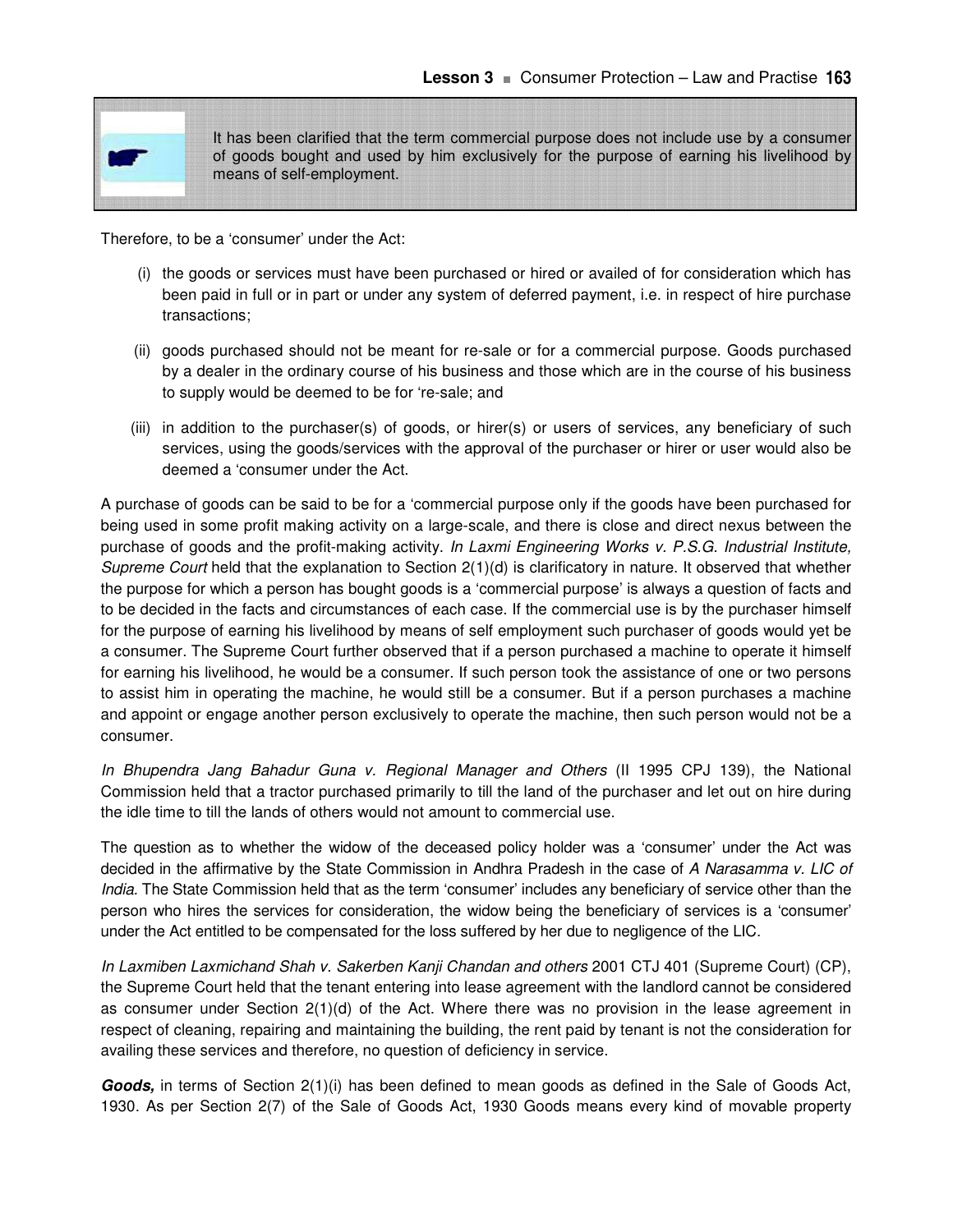other than actionable claims and money; and includes stock and shares, growing crops, grass and things attached to or forming part of the land, which are agreed to be severed before sale or under the contract of sale. Therefore, most consumer products come under the purview of this definition.

*In Morgan Stanley Mutual Fund v. Kartik Das (1994) 3 CLJ 27***,** the Supreme Court held that an application for allotment of shares cannot constitute goods. It is after allotment, rights may arise as per the articles of association of the company. At the stage of application there is no purchase of goods for consideration and again the purchaser cannot be called the hirer of services for consideration.

**Service** *:*The term *'service'* is defined under Section 2(1)(o) as to mean service of any description which is made available to potential users and includes, but not limited to the provision of facilities in connection with banking, financing, insurance, transport, processing, supply of electrical or other energy, board or lodging or both, housing construction, entertainment, amusement or the purveying of news or other information, but does not include the rendering of any service free of charge or under a contract of personal service.

Passengers travelling by trains on payment of the stipulated fare charged for the ticket are 'consumers' and the facility of transportation by rail provided by the railway administration is a 'service' rendered for consideration as defined in the Act Subscribers of telephones would also be 'consumer' under the Act.

#### **Contract of Service and Contract for Service**



*The Supreme Court in the case of Indian Merchants Association v. V P Santha, (CA No. 688 of 1993 decided on 13th November 1995) observed that a contract for service implies a contract whereby one party undertakes to render services e.g. professional or technical services to or for another in the performance of which he is not subject to detailed direction and control but exercises professional or technical skill and uses his* 

*own knowledge and discretion. A contract of service on the other hand implies relationship of master and servant and involves an obligation to obey orders in the work to be performed and as to its mode and manner of performance. The Parliamentary draftsman was well aware of this well-accepted distinction between 'contract of service' and 'contract for services' and had deliberately chosen the expression 'contract of service' instead of the expression 'contract for service' in the exclusionary part of the definition of 'service', this being the reason being that an employer could not be regarded as a consumer in respect of the services rendered by his employee in pursuance of contract of employment. By affixing the adjective 'personal' to the word 'service' the nature of the contracts which were excluded were not altered. The adjective only emphasised that what was sought to be excluded was personal service only. The expression contract of personal service in the exclusionary part of Section 2(1)(o) must, therefore, be construed as excluding the services rendered by an employee to his employer under the contract of personal service free from the ambit of the expression service.* 

*Service Rendered under Medicare Insurance Scheme:* Service rendered by a medical practitioner or hospital/nursing home can not be regarded as service rendered free of charge, if the person availing the service has taken an insurance policy for medical care whereunder the charges for consultation, diagnosis and medical treatment are borne by the insurance company and such service would fall within the ambit of 'service' as defined in Section 2(1)(o). Similarly, where as a part of the conditions of service, the employer bears the expenses of medical treatment of an employee and his family members dependent on him, service rendered to such an employee and his family members would not be free of charge and would constitute 'service' under Section 2(1)(o) of the Act.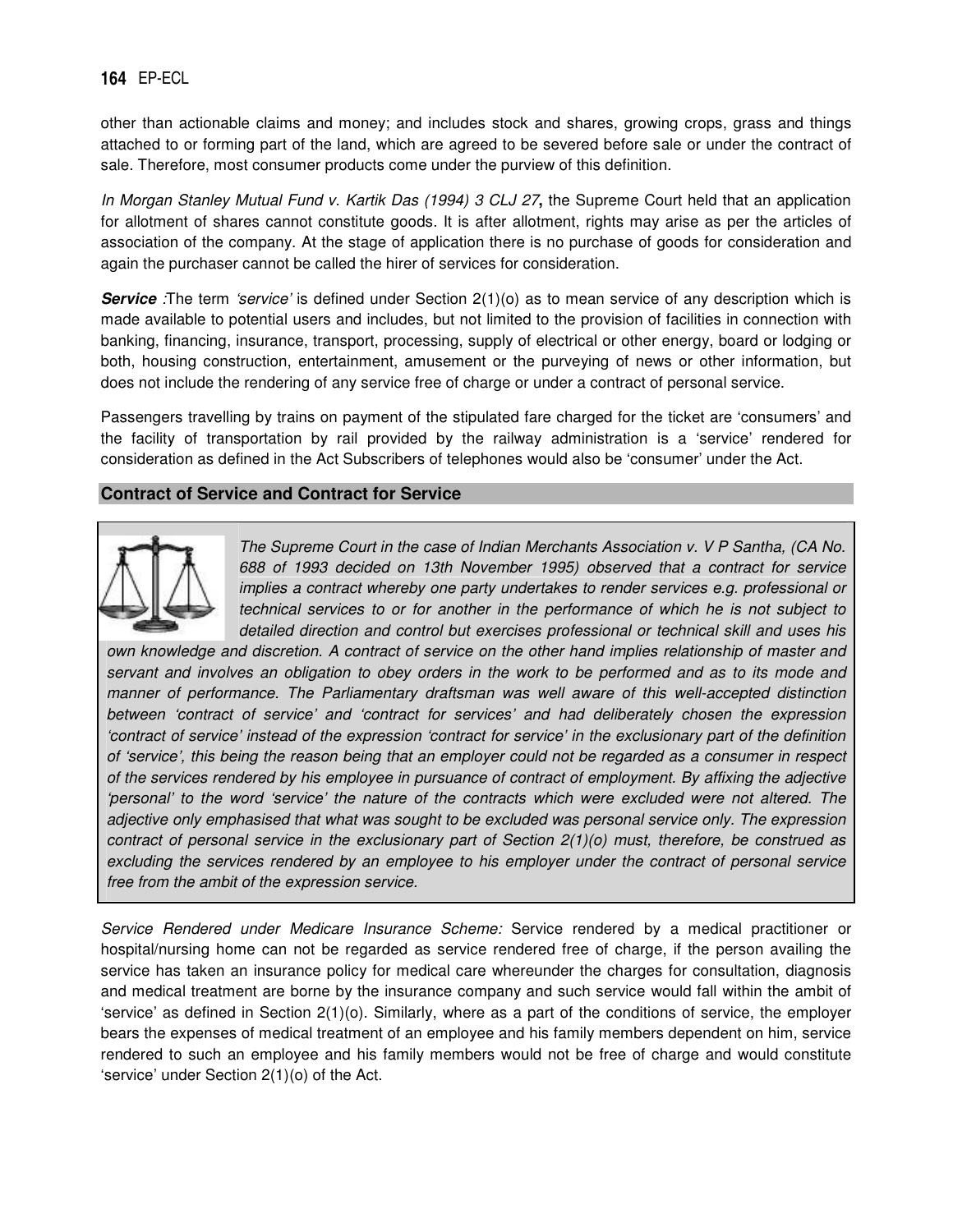*In State of Haryana v. Santra* [2000(3) SCALE 417], the Supreme Court held that in a country where the population has been increasing rapidly and the Government has taken up the family planning as an important programme, the medical officer as also the State Government must be held responsible in damages if the family planning operation is a failure on account of the medical officers negligence because this has created additional burden on the parents of the child.

*In the case of Alex J. Rebello v. Vice Chancellor, Banglore University and others*, 2003 CTJ 575 (CP) (NCDRC) the National Commission has held that the University in conducting examination, evaluating answer sheets and publishing the result was not performing any service for consideration and a candidate who appeared for the examination cannot be regared as a consumer.

**Consumer Dispute** means a dispute where the person against whom a complaint has been made, denies or disputes the allegation contained in the complaint [Section 2(1)(e)].

**Restrictive Trade Practice** means a trade practice which tends to bring about manipulation of price or its conditions of delivery or to affect flow of supplies in the market relating to goods or services in such a manner as to impose on the consumers unjustified costs or restrictions and shall include—

- (a) delay beyond the period agreed to by a trader in supply of such goods or in providing the services which has led or is likely to lead to rise in the price;
- (b) any trade practice which requires a consumer to buy, hire or avail of any goods or, as the case may be, services as condition precedent to buying, hiring or availing of other goods or services.[Section 2(1)(nn)].

**Defect** means any fault, imperfection or shortcoming in the quality, quantity, potency, purity or standard which is required to be maintained by or under any law for the time being in force or under any contract, express or implied, or as is claimed by the trader in any manner whatsoever in relation to any goods [Section 2(1)(f)].

It is clear from the above definition that non-fulfilment of any of the standards or requirements laid down under any law for the time being in force or as claimed by the trader in relation to any goods fall under the ambit of defect. Therefore, contravention of any of the provisions of enactments such as the Drugs & Cosmetics Act, 1950, , the Prevention of Food Adulteration Act, 1955, the Indian Standards Institution (Certification Marks) Act, 1952 etc. or any rules framed under any such enactment or contravention of the conditions or implied warranties under the Sale of Goods Act, 1930 in relation to any goods have also been treated as a defect under the Act. Fault, imperfection or shortcoming in quality, quantity, potency, purity or standard as claimed by the trader in any manner whatsoever in relation to goods is to be determined with reference to the warranties or guarantees expressly given by a trader.

**Deficiency** means any fault, imperfection, shortcoming or inadequacy in the quality, nature and manner of performance which is required to be maintained by or under any law for the time being in force or has been undertaken to be performed by a person in pursuance of a contract or otherwise in relation to any service [Section 2(1)(g)].

Failure to maintain the quality of performance required by the law or failure to provide services as per warranties given, by the provider of the service would amount to 'deficiency'.

 *In Divisional Manager, LIC of India v. Bhavanam Srinivas Reddy,* the National Commission observed that default or negligence in regard to settlement of an insurance claim (on allegation of suppression of material facts, in this particular case) would constitute a deficiency in service on the part of the insurance company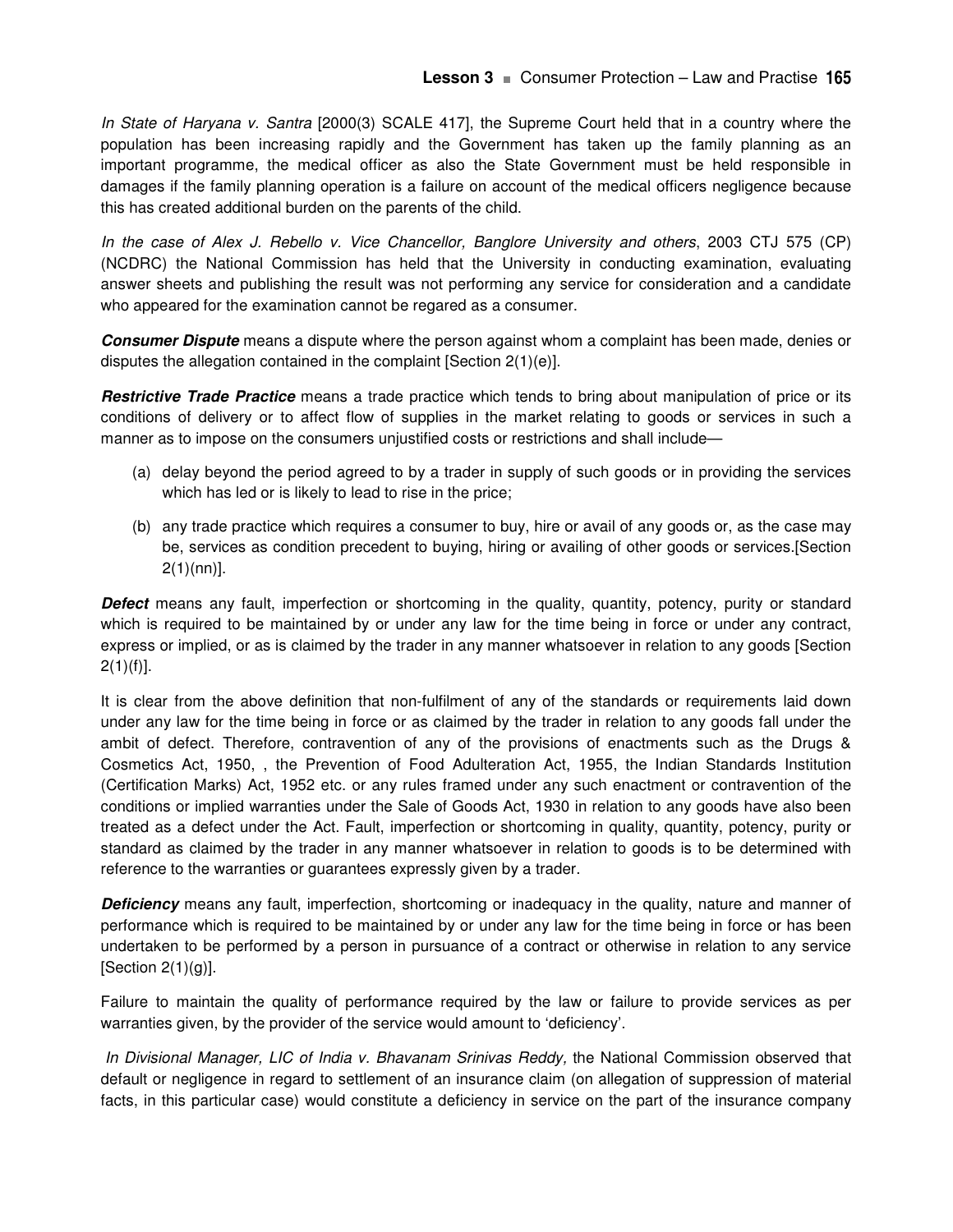and it will be perfectly open for the aggrieved consumer to approach the Redressal Forums to seek appropriate relief.

*In Jaipur Metals and Electrical Ltd. v. Laxmi Industries,* the National Commission held that a reading of Section 2(1)(g) of the Act shows that deficiency must pertain to the 'performance' in terms of quality, nature and manner to be maintained or had been undertaken to be performed in pursuance of a contract.

*In Punjab National Bank v. K.B. Shetty (First Appeal No. 7 of 1991* decided on 6th August, 1991), ornaments kept in the banks locker were found lost though the certificate recorded by the custodian of the bank on the day the customer operated the locker stated that all lockers operated during the day have been checked and found properly locked. The National Commission unholding the decision of the State Commission, held the bank guilty of negligence and therefore, liable to make good the loss.

However, failure to provide nursing and financing facilities to a small scale industry which consequently became sick cannot be said to constitute 'deficiency in service' as in matters of grant or withholding of further advances and insisting on margin money, banks may exercise their discretion and act in accordance with their best judgement after taking into account various relevant factors. Therefore, the proper forum to agitate such grievances is a civil court (*Special Machines* v. *Punjab National Bank,* Original Petition No. 32/1989 decided on 22.12.1989; *M.L. Joseph* v. *SBI*: O.P. No. 2/1989 decided on 31.8.1989). It has also been held by National Commission in the case of Mrs. Anumati v. Punjab National Bank (2003 CTJ 921 (CP) (NCDRC) that the financial institutions have every right to protect their interests by taking conscious decisions. There shall be no deficiency in service where the bank takes conscious decision to adjust the fixed deposit of the joint holders against the loan taken by a third party when the FDR has been mortgaged as guarantee for loan.

Failure of a Housing Board to give possession of the flat after receiving the price and after registering it in favour of the allottee was held to be 'deficiency in service in the case of *Lucknow Development Authority v. Roop Kishore Tandon* F.N. No. 54/1990 decided on 10.10.1990.

Cancellation of train services by the railways due to disturbance involving violence so as to safeguard the passengers as well as its own property was held by the National Commission as not constituting 'deficiency in service' on the part of the Railway. [*Dainik Rail Yatri Sangh (Regd.) v. The General Manager, Northern Railway - I (1992) CPJ 218 (NC)]*. Failure of the Railways to provide cushioned seats in the first class compartments as per specifications laid down by the Railway Board and to check unauthorised persons from entering and occupying first class compartments was held to be 'deficiency' [N. *Prabhakaran v. General Manager, Southern Railway, Madras - I (1992) CPJ 323 (NC*).

*In Union Bank of India v. Seppo Rally OY (1999) 35 CLA 203***,** the Supreme Court held that delay in payment of an unconditionally guaranteed amount by a bank in India to a non-resident in Finland in foreign currency can not be attributed to any deficiency in the service of the bank when the banks stand is that the delay is caused by the failure of a bank in Finland, to which the remittance was to have been made under the nonresidents instructions to reply to the Indian Banks valid query in this connection and the RBI took time to grant the necessary permission to make the remittance.

# **CONSUMER PROTECTION COUNCILS**

The interests of consumers are sought to be promoted and protected under the Act inter alia by establishment of Consumer Protection Councils at the Central, State and District Levels. Chapter II of the Consumer Protection Act, 1986 comprising Sections 4 to 8 deals with Consumer Protection Councils.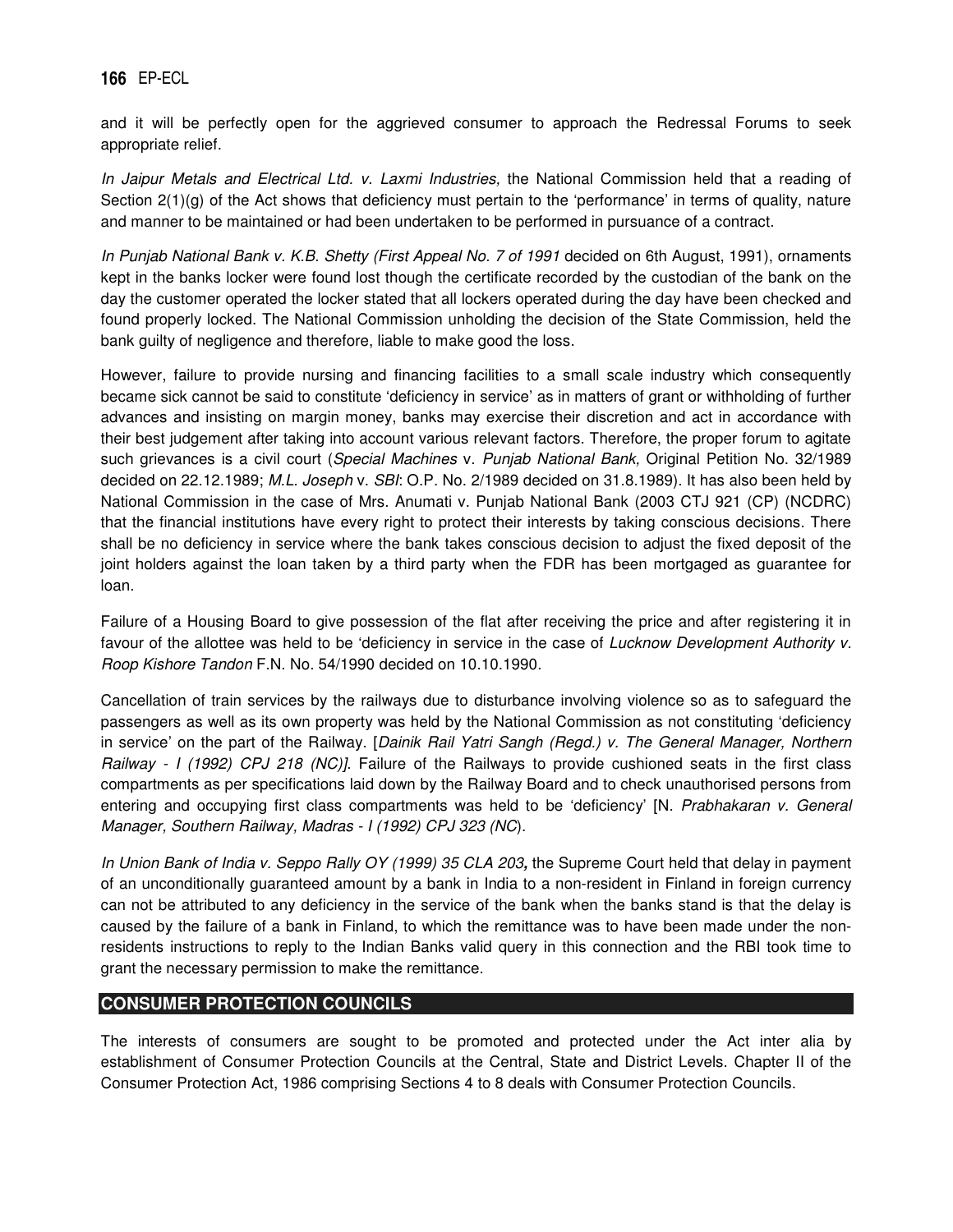#### **Central Consumer Protection Council**

Section 4 empowers the Central Government to establish a Council to be known as the Central Consumer Protection Council (hereinafter referred to as the Central Council), consisting of the Minister in charge of Consumer Affairs in the Central Government, as its Chairman, and such number of other official or nonofficial members representing such interests as may be prescribed. However, the Consumer Protection Rules, 1987 restrict the number of members of the Central Council to 150 members.

Section 5 of the Act requires the Central Council to meet as and when necessary, but atleast once in every year. The procedure in regard to transaction of its business at the meeting is given in Rule 4 of the Rules.

#### **State Consumer Protection Council**

Section 7 provides for the establishment of State Consumer Protection Councils by any State Government (by notification) to be known as Consumer Protection Council for (name of the State). The State Council shall consist of a Minister incharge of Consumer Affairs in the State Government as its Chairman and such number of other official or non-official members representing such interests as may be prescribed by the State Government and such number of other official or non official members, not exceeding ten, as may be nominated by the Central Government. The State Council shall meet as and when necessary but not less than two meetings shall be held every year. The procedure to be observed in regard to the transaction of its business at such meetings shall be prescribed by the State Government.

#### **District Consumer Protection Council**

In order to promote and protect the rights of the consumers within the district, section 8A provides for establishment in every district of a council to be known as the District Consumer Protection Council .It shall consist of the Collector of the district (by whatever name called), who shall be its Chairman and such number of other official and non-official members representing such interests as may be prescribed by the State Government. The District Council shall meet as and when necessary but not less than two meetings shall be held every year. The District Council shall meet at such time and place within the district as the Chairman may think fit and shall observe such procedure in regard to the transaction of its business as may be prescribed by the State Government.

#### **REDRESSAL MACHINERY UNDER THE ACT**

The Act provides for a three-tier quasi-judicial redressal machinery at the District, State and National level for redressal of consumer disputes and grievances. The District Forum has jurisdiction to entertain complaints where the value of goods/services complained against and the compensation, if any claimed, does not exceed Rs.20 lakhs, the State Commission for claims exceeding Rs. 20 lakhs but not exceeding Rs. 1 crore; and the National Commission for claims exceeding Rs.1 crore.

#### **District Forum**

Section 9 of the Act provides for the establishment of a District Forum by the State Government in each district of the State. However, the State Government may establish more than one District Forum in a district if it deems fit to do so. Section 10(1) provides that each District Forum shall consist of:

- (a) a person who is, or who has been, or is qualified to be, a District Judge, who shall be its President;
- (b) two other members one of whom shall be a woman, who shall have the following qualifications,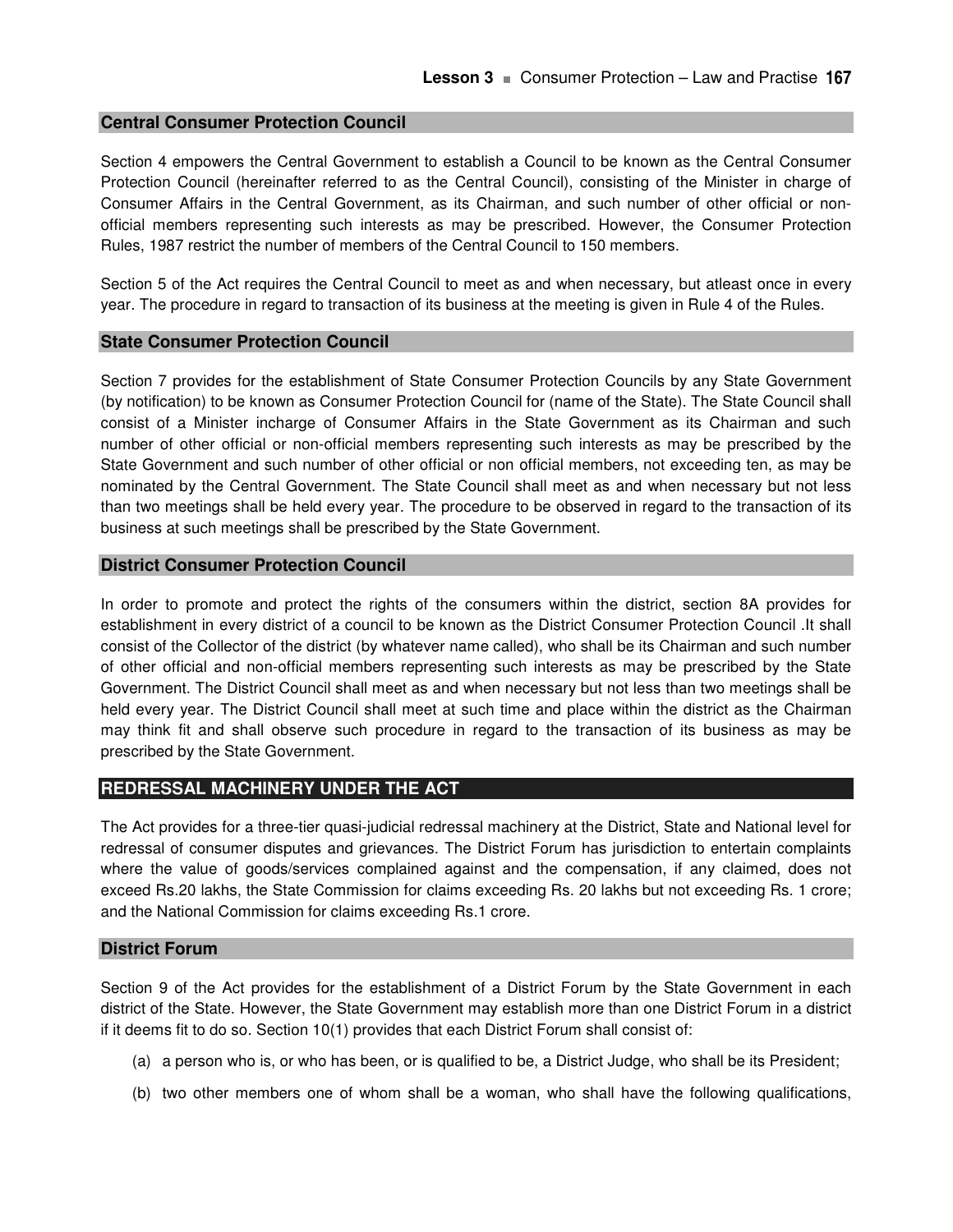namely:

- (i) be not less than thirty-five years of age,
- (ii) possess a bachelor's degree from a recognised university,
- (iii) be persons of ability, integrity and standing, and have adequate knowledge and experience of at least ten years in dealing with problems relating to economics, law, commerce, accountancy, industry, public affairs or administration:

Provided that a person shall be disqualified for appointment as a member if he—

- (a) has been convicted and sentenced to imprisonment for an offence, which, in the opinion of the State Government involves moral turpitude; or
- (b) is an undischarged insolvent; or
- (c) is of unsound mind and stands so declared by a competent court; or
- (d) has been removed or dismissed from the service of the Government or a body corporate owned or controlled by the Government; or
- (e) has, in the opinion of the State Government, such financial or other interest as is likely to affect prejudicially the discharge by him of his functions as a member; or
- (f) has such other disqualification as may be prescribed by the State Government.

Every member of the District Forum shall hold office for a term of 5 years or upto the age of 65 years, whichever is earlier, and shall be eligible for reappointment for another term of five years or upto the age of sixty-five years, whichever is earlier, subject to the condition that he fulfills the qualifications and other conditions for appointment mentioned in Section 10(1)(b) and such re-appointment is also made on the basis of the recommendation of the Selection Committee. A member may resign his office in writing under his hand addressed to the State Government.

#### **Jurisdiction of District Forum**

Section 11 provides for the jurisdiction of the District Forum under two criteria pecuniary and territorial.

#### **Pecuniary limits**

Section 11(1) empowers the District Forum to entertain complaints where the value of goods or services and the compensation, if any, claimed does not exceed rupees twenty lakhs.

#### **Territorial limits**

Section 11(2) requires a complaint to be instituted in the District Forum within the local limits of whose jurisdiction the opposite party or the defendant actually and voluntarily resides or carries on business or has a branch office or personally works for gain, at the time of institution of the complaint; or any one of the opposite parties (where there are more than one) actually and voluntarily resides or carries on business or has a branch office or personally works for gain, at the time of institution of the complaint, provided that the other opposite party/parties acquiesce in such institution or the permission of the Forum is obtained in respect of such opposite parties; or the cause of action arises, wholly or in part.

*In the case of Dynavox Electronic Pvt. Ltd. v. B.J.S. Rampuria Jain College, Bikaner* (Appeal No. 4/89 before the Rajasthan CDRC), it was held that where in a contract, the machinery was supplied and installed at a particular place, a part of cause of action would be deemed to have arisen at that place, therefore, the complaint could be instituted in the District Forum within whose jurisdiction that place falls.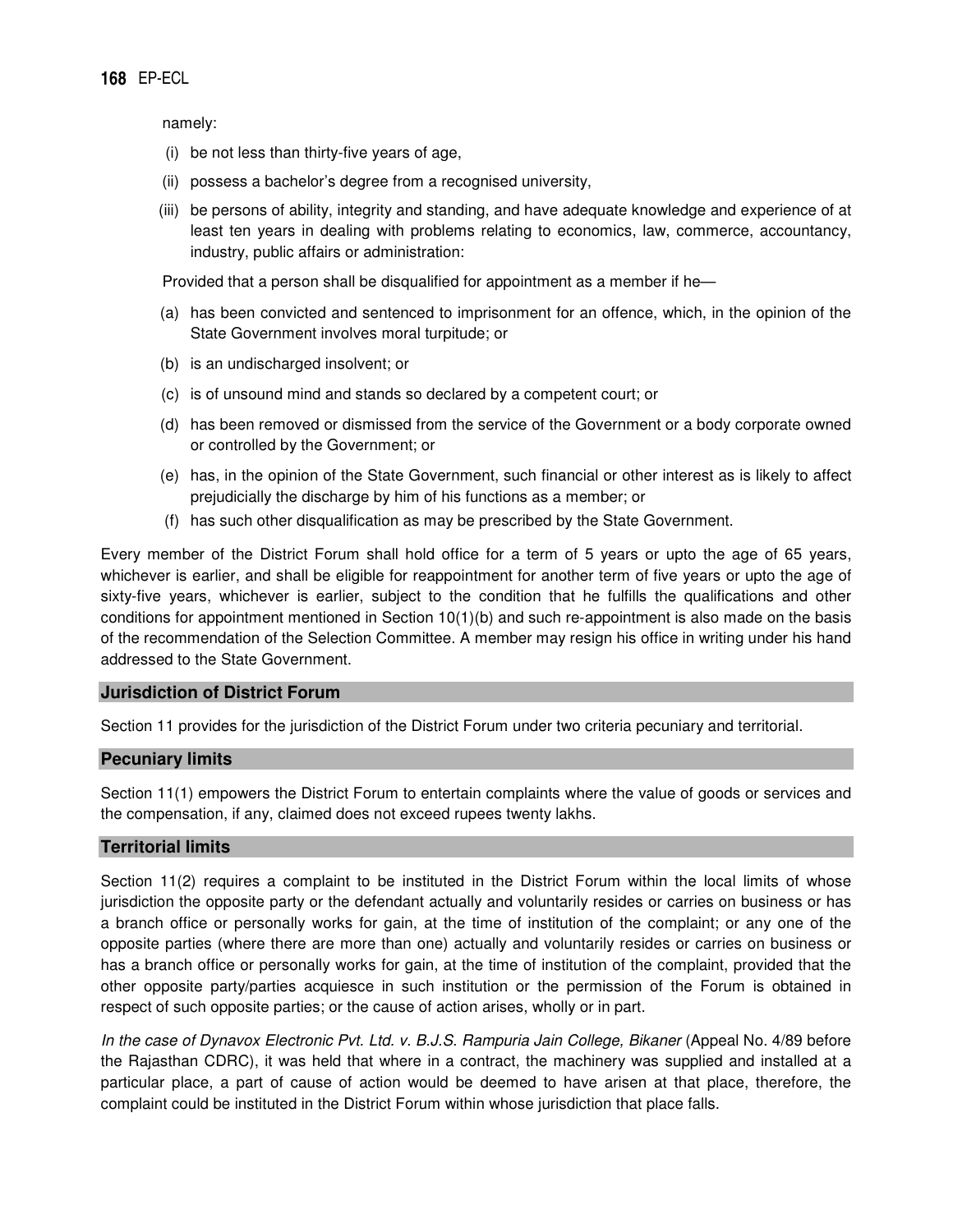#### **State Commission**

Section 16 of the Act empowers the State Government to establish the State Consumer Disputes Redressal Commission consisting of:

- (a) a person who is or has been a judge of a High Court appointed by the State Government (in consultation with the Chief Justice of the High Court) who shall be its President.
- (b) not less than two and not more than such number of members, as may be prescribed, one of whom shall be a woman, who shall have the following qualifications, namely:
	- (i) be not less than thirty-five years of age,
	- (ii) possess a bachelor's degree from a recognised university, and
	- (iii) be persons of ability, integrity and standing, and have adequate knowledge and experience of at least ten years in dealing with problems relating to economics, law, commerce, accountancy, industry, public affairs or administration:

It is required that not more than fifty per cent of the members be from amongst persons having a judicial background. "Persons having judicial background" shall mean persons having knowledge and experience for at least a period of ten years as a presiding officer at the district level court or any tribunal at equivalent level.

A person shall be disqualified for appointment as a member if he

- (a) has been convicted and sentenced to imprisonment for an offence, which, in the opinion of the State Government involves moral turpitude; or
- (b) is an undischarged insolvent; or
- (c) is of unsound mind and stands so declared by a competent court; or
- (d) has been removed or dismissed from the service of the Government or a body corporate owned or controlled by the Government; or
- (e) has in the opinion of the State Government, such financial or other interest, as is likely to affect prejudicially the discharge by him of his functions as a member; or
- (f) has such other disqualification as may be prescribed by the State Government.

Every appointment shall be made by the State Government on the recommendation of a Selection Committee consisting of the President of the State Commission, Secretary Law Department of the State and Secretary in charge of Consumer Affairs in the State. The proviso to this clause states that where the President of the State Commission is, by reason of absence or otherwise, unable to act as Chairman of the Selection Committee, the State Government may refer the matter to the Chief Justice of the High Court for nominating a sitting Judge of that High Court to act as Chairman. Section 16(2) empowers the State Government to decide on the salary or honorarium and other allowances payable to the members of the State Commission and the other terms and conditions of service.

Every member of the State Commission shall hold office for a term of five years or upto the age of sixtyseven years, whichever is earlier and shall be eligible for reappointment for another term of five years or upto the age of sixty-seven years, whichever is earlier, subject to the condition that he fulfills the qualifications and other conditions for appointment mentioned in Section 16(1)(b) and such re-appointment is made on the basis of the recommendation of the Selection Committee.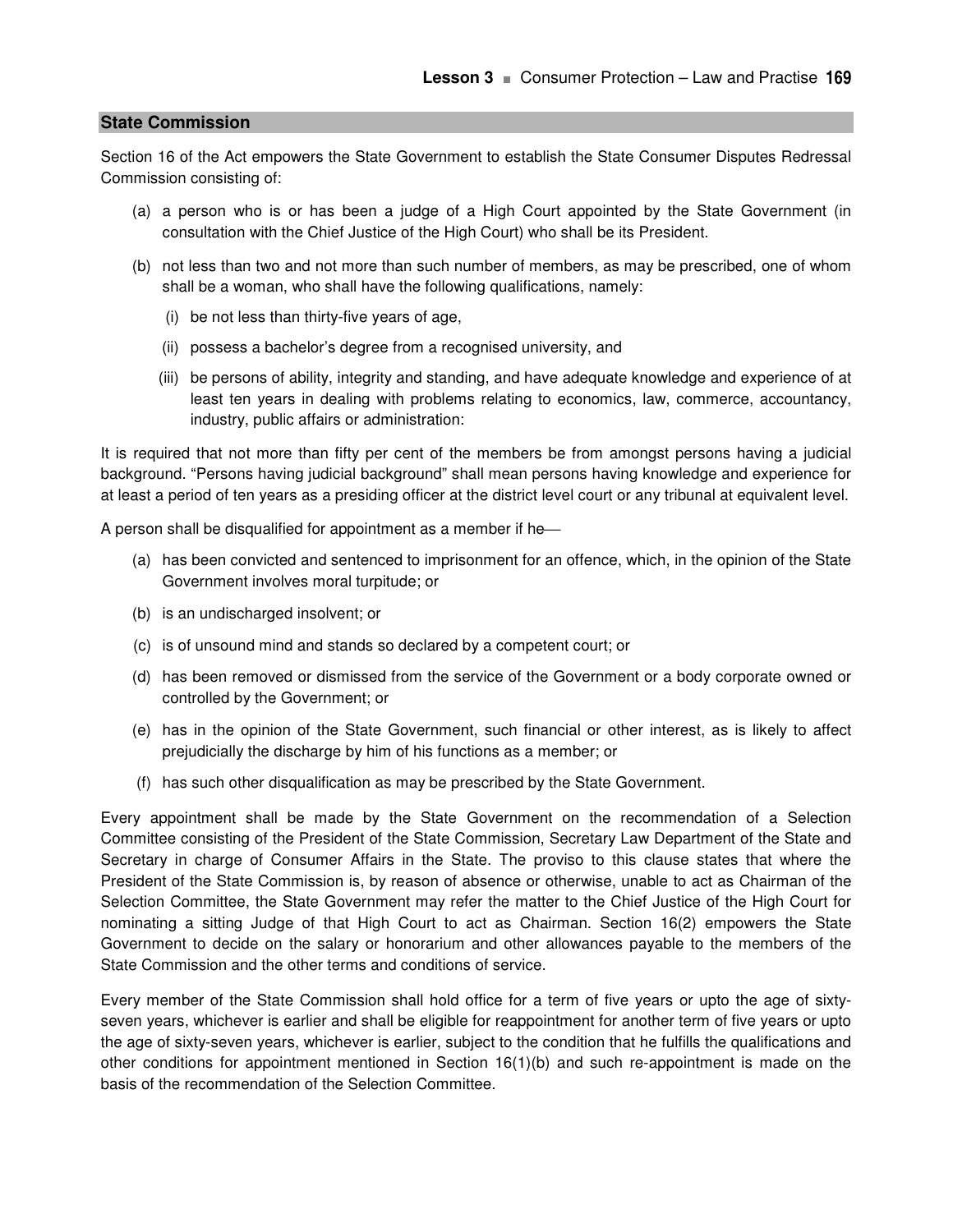#### **Jurisdiction of State Commission**

Section 17 of the Act provides for the jurisdiction of the Commission as follows:

- (a) the State Commission can entertain complaints where the value of the goods or services and the compensation, if any claimed exceed rupees twenty lakhs but does not exceed rupees one crore;
- (b) the State Commission also has the jurisdiction to entertain appeals against the orders of any District Forum within the State. However, under second proviso to Section 15 no appeal by a person, who is required to pay any amount in terms of an order of the District Forum, shall be entertained by the State Commission unless the appellant has deposited in the prescribed manner fifty percent of the amount or rupees twenty-five thousand, whichever is less;
- (c) the State Commission also has the power to call for the records and pass appropriate orders in any consumer dispute which is pending before or has been decided by any District Forum within the State, if it appears to it that such District Forum has exercised any power not vested in it by law or has failed to exercise a power rightfully vested in it by law or has acted illegally or with material irregularity.

A complaint shall be instituted in a State Commission within the limits of whose jurisdiction, -

- (a) the opposite party or each of the opposite parties, where there are more than one, at the time of the institution of the complaint, actually and voluntarily resides or carries on business or has a branch office or personally works for gain; or
- (b) any of the opposite parties, where there are more than one, at the time of the institution of the complaint, actually and voluntarily resides, or carries on business or has a branch office or personally works for gain, provided that in such case either the permission of the State Commission is given or the opposite parties who do not reside or carry on business or have a branch office or personally work for gain, as the case may be, acquiesce in such institution; or
- (c) the cause of action, wholly or in part, arises



*The State Commission's jurisdiction may be original, appellate or revisional. In respect of (c) above, the State Commission may reverse the orders passed by the District Forum on any question of fact or law or correct any error of fact or of law made by the Forum.* 

The National Commission in *Indian Airlines* v. *Consumer Education and Research Society* (1992) CPR 4 (NC) held that in respect of the original jurisdiction of the State Commission, Section 17 only prescribes pecuniary limits. No territorial limits have been fixed for the exercise of original jurisdiction under the Act though the provision contained in Section 11(2) of the Act apply *mutatis mutandis* in the matter of entertaining original complaints by the State Commission. The territorial jurisdiction of the State Commission therefore extends to the territorial limit of the State. In the exercise of its appellate jurisdiction, the State Commission may entertain appeals only against the orders of any District Forum within the State. Similar condition also applies in respect of the State Commissions power to revise orders of the District Forums only orders of the District Forum within the State may be subject to revision by the State Commission.

#### **Transfer of Cases**

Section 17A empowers the State Commission on the application of the complainant or of its own motion to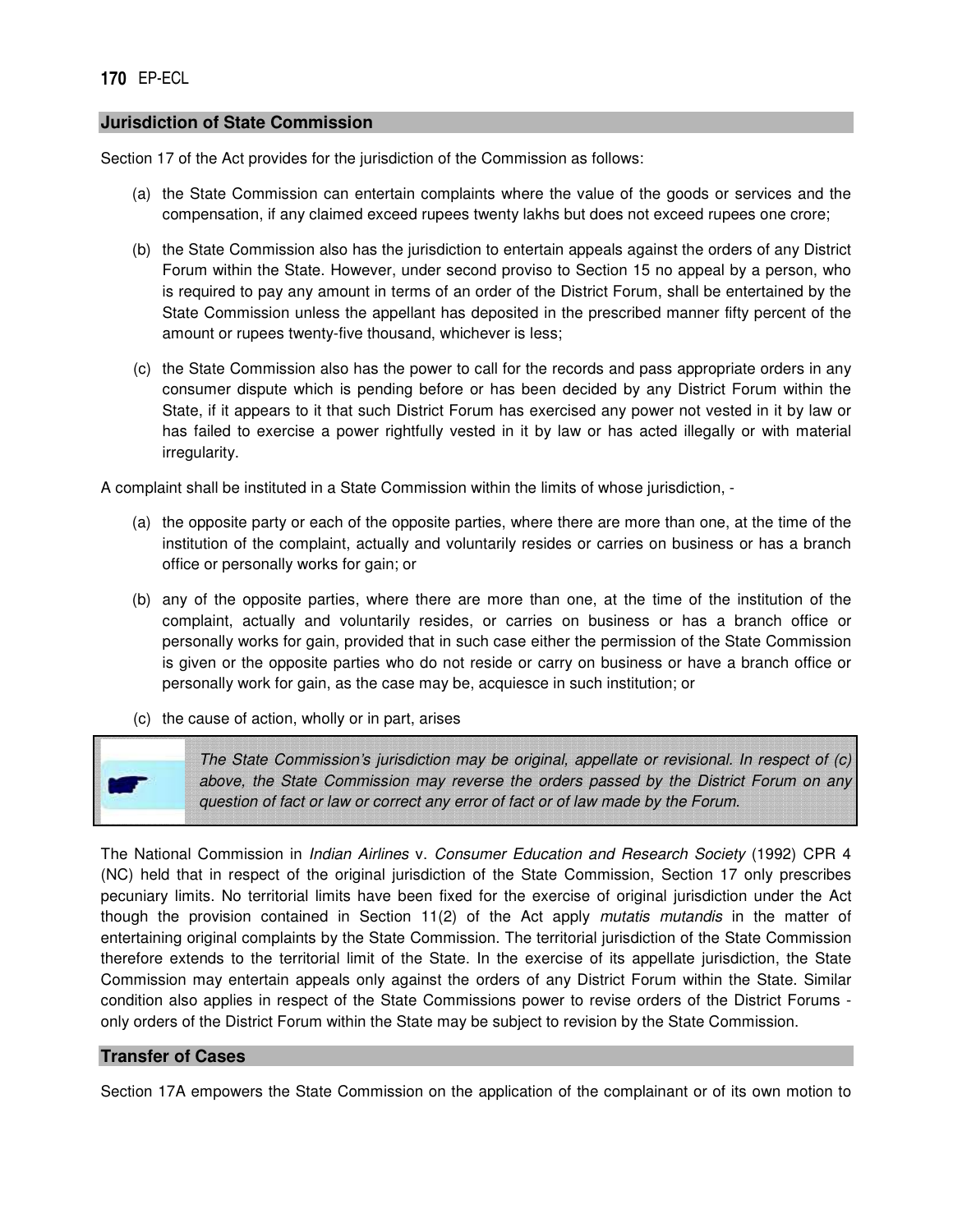transfer, at any stage of the proceeding any complaint pending before the District Forum to another District Forum within the State if the interest of justice so requires.

#### **National Commission**

Section 9 empowers the Central Government to establish the National Consumer Disputes Redressal Commission, by notification in the Official Gazette. Section 20(1) provides that the National Commission shall consist of—

- (a) a person who is or has been a judge of the Supreme Court, to be appointed by the Central Government (in consultation with the Chief Justice of India), who shall be its President;
- (b) not less than four and not more than such number of members as may be prescribed one of whom shall be a woman, who shall have the following qualifications, namely:-
	- (i) be not less than thrity-five years of age;
	- (ii) possess a bachelor's degree from a recognized university; and
	- (iii) be persons of ability, integrity and standing and have adequate knowledge and experience of at least ten years in dealing with problems relating to economics, law, commerce, accountancy, industry, public affairs or administration:

Provided that not more than fifty percent of the members shall be from amongst the persons having judicial background. "Persons having judicial background" shall mean persons having knowledge and experience for at least a period of ten years as a presiding officer at the district level court or any tribunal at equivalent level:

A person shall be disqualified for appointment if he

- (a) has been convicted and sentenced to imprisonment for an offence, which, in the opinion of the Central Government involves moral turpitude; or
- (b) is an undischarged insolvent; or
- (c) is of unsound mind and stands so declared by a competent court; or
- (d) has been removed or dismissed from the service of the Government or a body corporate owned or controlled by the Government; or
- (e) has in the opinion of the Central Government such financial or other interest as is likely to affect prejudicially the discharge by him of his functions as a member; or
- (f) has such other disqualification as may be prescribed by the Central Government

Every appointment by the Central Government is required to be made on the recommendation of a Selection Committee consisting of a Judge of the Supreme Court to be nominated by the Chief Justice of India, the Secretary in the Department of Legal Affairs and the Secretary in charge of Consumer Affairs in the Government of India. Section 20(2) empowers the Central Government to fix the salary/ honorarium and other allowances payable to the members as well as the other terms and conditions of their service. Every member of the National Commission shall hold office for a term of five years or upto seventy years of age, whichever is earlier and shall be eligible for reappointment for another term of five years or upto the age of seventy years, whichever is earlier, subject to the condition that he fulfills the qualifications and other conditions for appointment mentioned in Section 20(1)(b) and such re-appointment is made on the basis of the recommendation of the Selection Committee.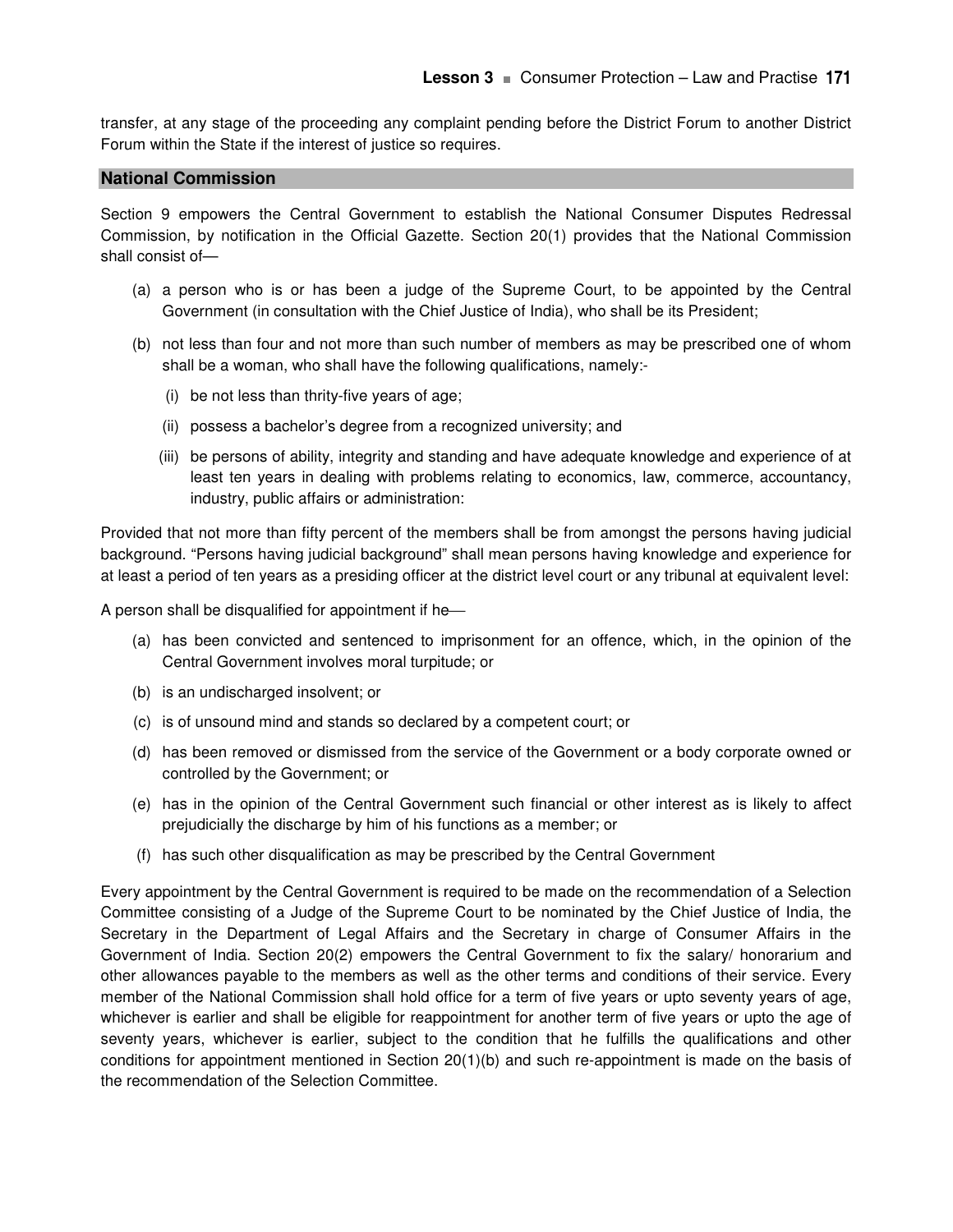#### **Jurisdiction of National Commission**

Section 21 provides that the National Commission shall have jurisdiction:

- (a) to entertain complaints where the value of the goods or services and the compensation, if any, claimed exceeds rupees one crore;
- (b) to entertain appeals against the orders of any State Commission. However, under second proviso to Section 19 no appeal by a person, who is required to pay any amount in terms of an order of the State Commission, shall be entertained by the National Commission unless the appellant has deposited in the prescribed manner fifty percent of the amount or rupees thirty-five thousands, whichever is less; and
- (c) to call for the records and pass appropriate orders in any consumer dispute which is pending before, or has been decided by any State Commission where it appears to the National Commission that such State Commission has exercised a jurisdiction not vested in it by law, or has failed to exercise a jurisdiction so vested, or has acted in the exercise of its jurisdiction illegally or with material irregularity.

#### **Complaints before the District Forum and State Commission**

Section 12 provides that a complaint, in relation to any goods sold or delivered or agreed to be sold or delivered or any service provided or agreed to be provided may be filed with the District Forum by—

- (a) the consumer to whom such goods are sold or delivered or agreed to be sold or delivered or such service provided or agreed to be provided;
- (b) any recognised consumer association, whether the consumer to whom the goods sold or delivered or agreed to be sold or delivered or service provided or agreed to be provided, is a member of such association or not; or
- (c) one or more consumers, where there are numerous consumers having the same interest with the permission of the District Forum, on behalf of, or for the benefit of, all consumers so interested; or
- (d) the Central or the State Government as the case may be, either in its individual capacity or as a representative of interests of the consumers in general.

Every complaint filed under this section is required to be accompanied with such amount of fee and payable in such manner as may be prescribed. On receipt of a complaint, the District Forum may, by order, allow the complaint to be proceeded with or rejected. However, a complaint shall not be rejected unless an opportunity of being heard has been given to the complainant. It is also to be noted that the admissibility of the complaint shall ordinarily be decided within twenty-one days from the date on which the complaint was received. Where a complaint is allowed to be proceeded, the District Forum may proceed with the complaint in the manner provided under this Act. Where a complaint has been admitted by the District Forum, it shall not be transferred to any other court or tribunal or any authority set up by or under any other law for the time being in force.

The explanation defines the term 'recognised consumer association' as to mean any voluntary consumer association registered under the Companies Act, 1956 or any other law for the time being in force.

Thus, in case the affected consumer is unable to file the complaint due to ignorance, illiteracy or poverty, any recognised consumer association may file the complaint. The rule of 'privity of contract' or locus standi which permits only the aggrieved party to take action has very rightly been set aside in the spirit of public interest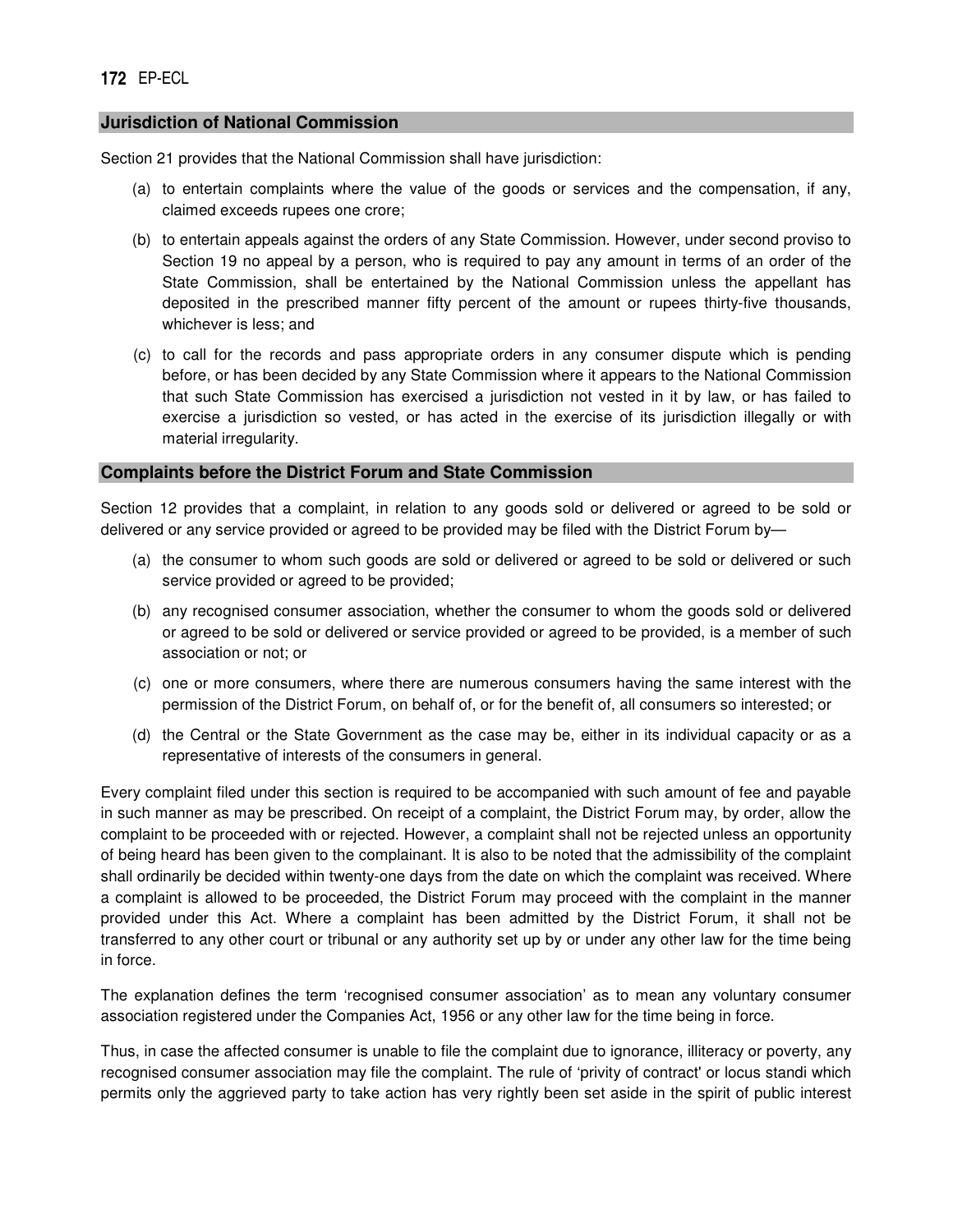litigation. Section 13 states the procedure to be followed by the District Forum or the State Commission on receipt of a complaint. On receipt of a complaint, a copy of the complaint is to be referred to the opposite party (or each of the opposite parties, where there are more than one) within twenty-one days from the date of its admission, directing him to give his version of the case within a period of 30 days. This period may be extended by another period of 15 days. If the opposite party admits the allegations contained in the complaint, the complaint will be decided on the basis of materials on the record. Where the opposite party denies or disputes the allegations contained in the complaint, or omits or fails to take any action to represent his case within the stipulated time, the dispute will be settled in the following manner:

#### *(i) In case of dispute relating to any goods*

 Where the complaint alleges a defect in the goods which cannot be determined without proper analysis or test of the goods, a sample of the goods shall be obtained from the complainant, sealed and authenticated in the prescribed manner, for referring to the appropriate laboratory for the purpose of any analysis or test whichever may be necessary, so as to find out whether such goods suffer from any such defect. The 'appropriate laboratory' would be required to report its finding to the referring authority, i.e. the District Forum or the State Commission within a period of forty-five days from the receipt of the reference or within such extended period as may be granted by these agencies [Section 13(1)(c)].

 The term 'Appropriate laboratory' has been defined to mean a laboratory or organisation recognised by the Central Government or a State Government, subject to such guidelines as may be prescribed by the Central Government in this behalf; or any such laboratory or organisation established by or under any law for the time being in force, which is maintained, financed or aided by the Central Government or a State Government for carrying out analysis or test of any goods with a view to determining whether such goods suffer from any defect.

 Section 13 empowers the District Forum/State Commission to require the complainant to deposit such amount as may be specified, towards payment of fees to the 'appropriate laboratory for the purpose of carrying out the necessary analysis or tests. The amount so deposited shall be remitted to the appropriate laboratory to enable it to carry out the analysis and send the report. On receipt of the report, a copy thereof is to be sent by District Forum/State Commission to the opposite party along with its own remarks. In case any of the parties i.e. opposite party or the complainant, disputes the correctness of the methods of analysis/test adopted by the appropriate laboratory, the concerned party will be required to submit his objections in writing in regard to the report.

 After giving both the parties a reasonable opportunity of being heard and to present their objections, if any, the District Forum/State Commission shall pass appropriate orders under Section 14 of the Act.

(ii) In case of dispute relating to goods not requiring testing or analysis or relating to services

 Section 13(2)(b) provides that where the opposite party denies or disputes the allegations contained in the complaint within the time given by the District/State Commission, the Agency concerned shall dispose of the complaint on the basis of evidence tendered by the parties. In case of failure by the opposite party to represent his case within the prescribed time, the complaint shall be disposed of on the basis of evidence tendered by the complainant.

#### **Limitation Period for Filing of Complaint**

Section 24A provides that the District Forum, the State Commission, or the National Commission shall not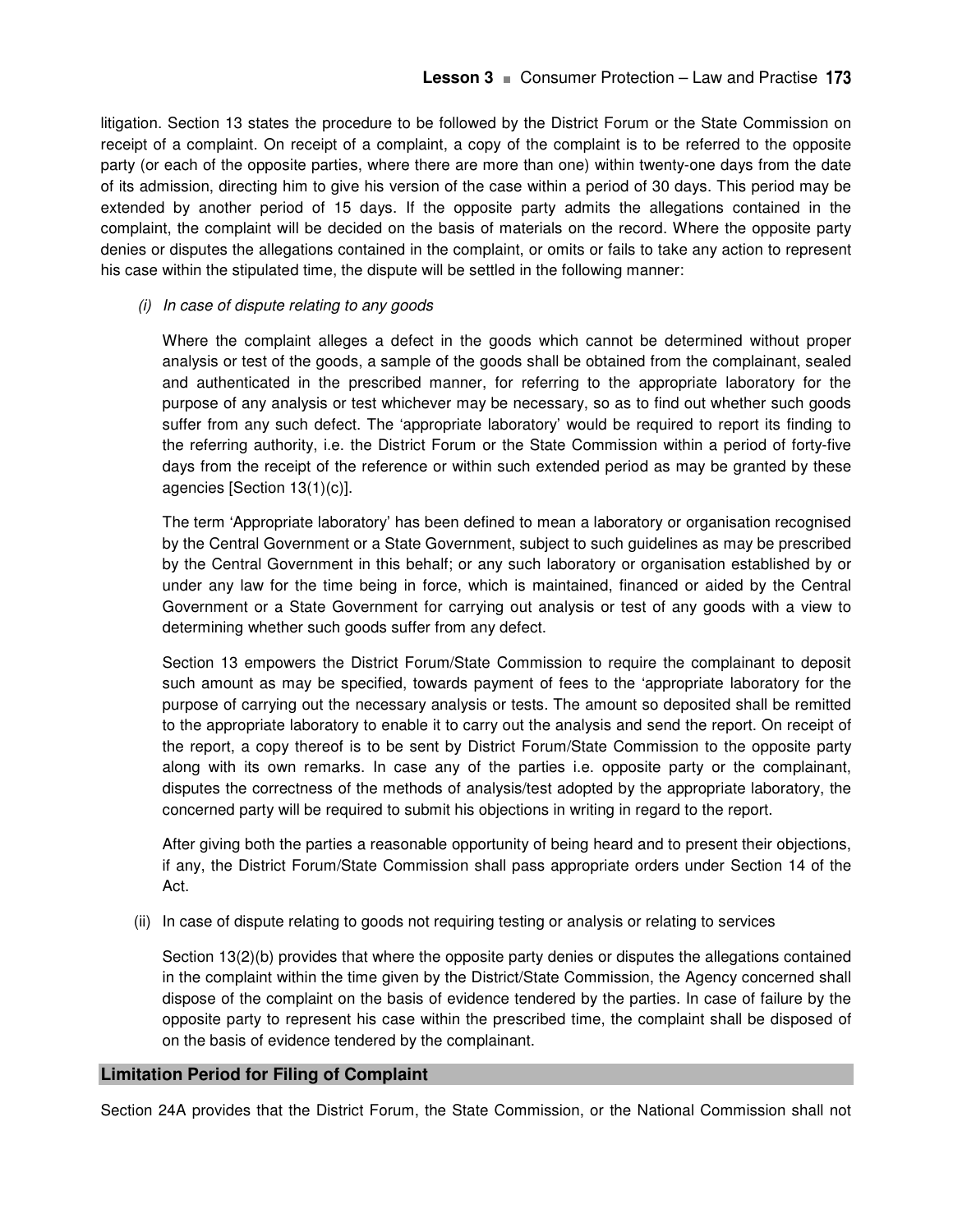admit a complaint unless it is filed within two years from the date on which the cause of action has arisen. However, where the complainant satisfies the Forum/Commission as the case may be, that he had sufficient cause for not filing the complaint within two years, such complaint may be entertained by it after recording the reasons for condoning the delay.

#### **Administrative Control**

Section 24B authorises the National Commission to exercise administrative control over the State Commissions in the matter of calling for periodical returns regarding the institution, pendency and disposal of cases, issuance of instructions regarding adopting of uniform procedure in hearing of matters, serving copies of documents, translation of judgements etc. and generally overseeing the functioning of the State Commission/District forum to ensure that the objects and purposes of the Act are served in the best possible manner.

Similarly, the State Commission has been authorised to excercise administrative control over all the District forum within its jurisdiction in all the above matters.

#### **Powers of the Redressal Agencies**

The District Forum, State Commission and the National Commission have been vested with the powers of a civil court under the Code of Civil Procedure, 1908 while trying a suit in respect of the following matters:

- (i) the summoning and enforcing attendance of any defendant or witness and examining the witness on oath;
- (ii) the discovery and production of any document or other material object producible as evidence;
- (iii) the reception of evidence on affidavits;
- (iv) the requisitioning of the report of the concerned analysis or test from the appropriate laboratory or from any other relevant source;
- (v) issuing of any commission for the examination of any witness; and
- (vi) any other matter which may be prescribed.

Under the Consumer Protection Rules, 1987, the District Forum, the State Commission and the National Commission have the power to require any person:

- (i) to produce before and allow to be examined by an officer of any of these agencies, such books of accounts, documents or commodities as may be required and to keep such book, documents etc. under his custody for the purposes of the Act;
- (ii) to furnish such information which may be required for the purposes of the Act to any officer so specified.

These redressal agencies have also been empowered to pass written orders authorising any officer to exercise the power of entry and search of any premises where the books, papers, commodities or documents are kept if there is any ground to believe that these may be destroyed, mutilated, altered, falsified or secreted. Such authorised officer may also seize books, papers, documents or commodities if they are required for the purposes of the Act, provided the seizure is communicated to the District Forum/State Commission/National Commission within 72 hours. On examination of such documents or commodities, the agency concerned may order the retention thereof or may return it to the party concerned.

The District forum, the State Commission and the National Commission have the power to issue remedial orders to the opposite party directing him to do any one or more of the things referred to in Section 14(1)(a)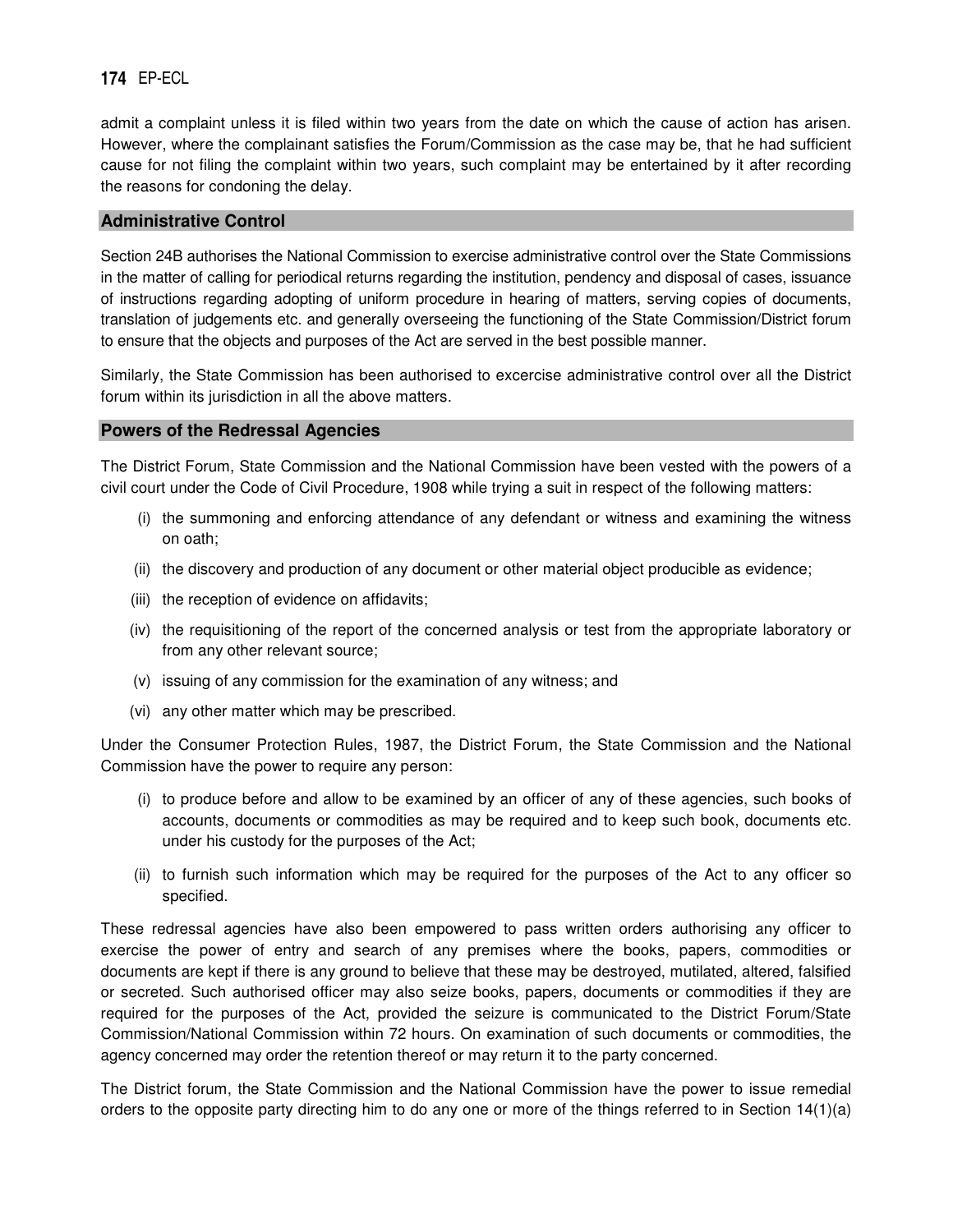to (i) as discussed hereinbelow. The redressal agencies have also been empowered to dismiss frivolous and vexatious complaints under Section 26 of the Act and to order the complainant to make payment of costs, not exceeding Rs. 10,000 to the opposite party.

| <b>COMPLAINTS TO BE REGISTERED</b> |                                                                       |
|------------------------------------|-----------------------------------------------------------------------|
| <b>District Consumer Forum</b>     | for a claim of Compensation up to Rs.20 lakhs                         |
| <b>State Commission</b>            | for a claim of Compensation above Rs.20 lakhs and<br>up to Rs.1 crore |
| <b>National Commission</b>         | for a claim of Compensation above Rs.1 crore                          |

#### **Nature and Scope of Remedies under the Act**

**In terms of Section 14(1) of the Act, where the goods complained against suffer from any of the defects specified in the complaint or any of the allegations contained in the complaint about the services are proved, the District Forum/State Commission/National Commission may pass one or more of the following orders:** 



- *(a) to remove the defects pointed out by the appropriate laboratory from the goods in question;*
- *(b) to replace the goods with new goods of similar description which shall be free from any defect;*
- *(c) to return to the complainant the price, or, as the case may be, the charges paid by the complainant;*
- *(d) to pay such amount as may be awarded by it as compensation to the consumer for any loss or injury suffered by the consumer due to the negligence of the opposite party;*
- *(e) to remove the defects in goods or deficiencies in the services in question;*
- *(f) to discontinue the unfair trade practice or the restrictive trade practice or not to repeat them;*
- *(g) not to offer the hazardous goods for sale;*
- *(h) to withdraw the hazardous goods from being offered for sale;*
- *(ha) to cease manufacture of hazardous goods and to desist from offering services which are hazardous in nature;*
- *(hb) to pay such sum as may be determined by it if it is of the opinion that loss or injury has been suffered by a large number of consumers who are not identifiable conveniently:*

It is to be noted that the minimum amount of sum so payable shall not be less than five percent of *the value of such defective goods sold or service provided, as the case may be, to such consumers. Further, the amount so obtained shall be credited in favour of such person and utilized in such manner as may be prescribed.* 

- *(hc) to issue corrective advertisement to neutralize the effect of misleading advertisement at the cost of the opposite party responsible for issuing such misleading advertisement;* 
	- *(i) to provide for adequate costs to parties.*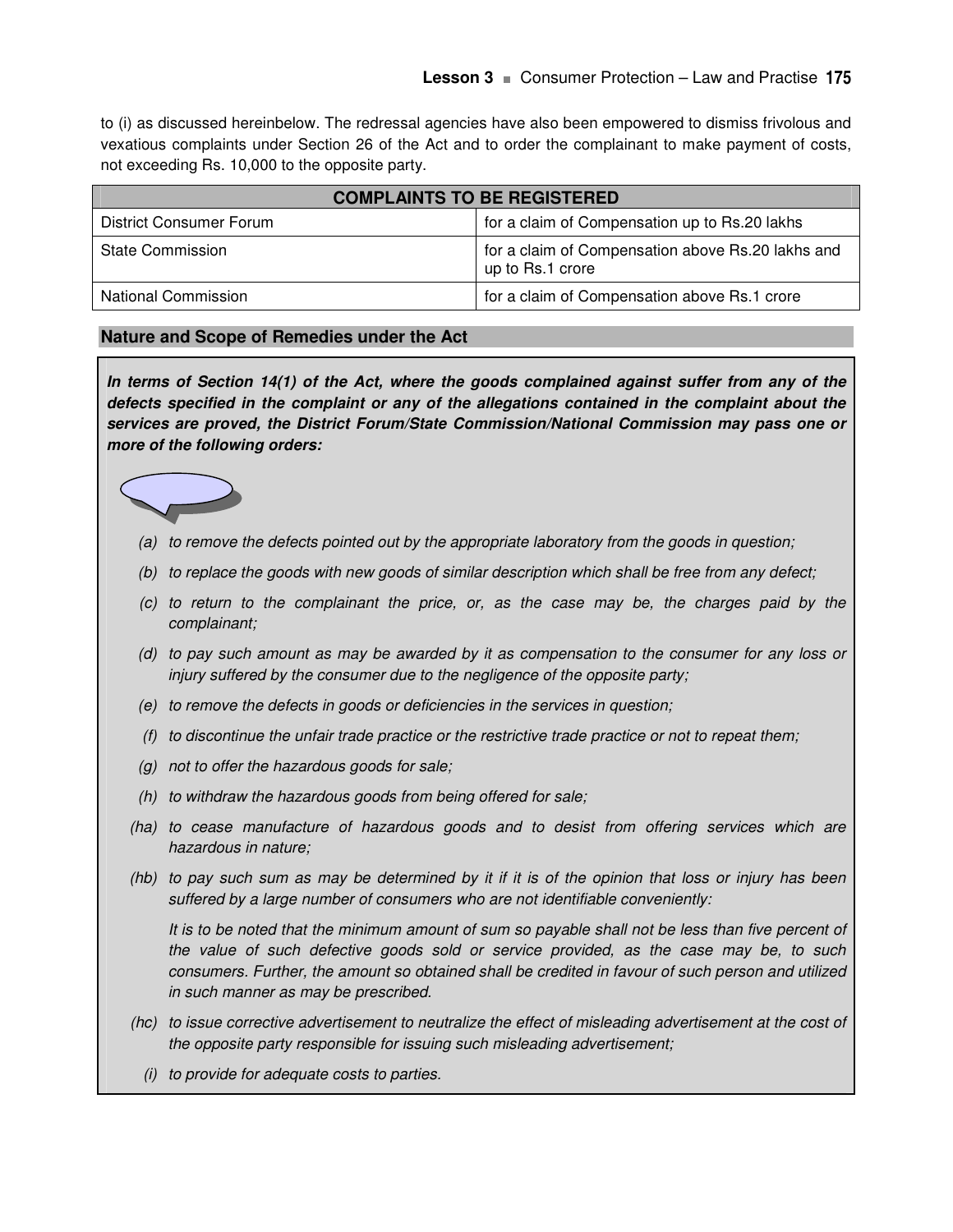The remedies that can be granted by the redressal agencies are therefore, wide enough to cover removal of defects/deficiency in goods/services, replacing defective goods with new goods, refunding price/charges paid by the complainant, payment of compensation for loss or damage suffered, providing costs to parties and issuing prohibitory orders directing the discontinuance of unfair trade practice, sale of hazardous goods etc. However, the redressal agencies have not been granted power to order injunctions.

Section 14(1)(d) provides that the redressal agency may order payment of compensation only in the event of negligence of the opposite party which resulted in loss or damage and not otherwise, i.e. even though the complainant has suffered loss or damage, he may not be entitled for compensation if he cannot prove negligence.

#### **Appeal**

Section 15 entitles a person aggrieved by an order of the District Forum to prefer an appeal to the State Commission. Similarly any person aggrieved by any original order of the State Commission may prefer an appeal to the National Commission under Section 19. Likewise, any person aggrieved by any original order of the National Commission may prefer an appeal to the Supreme Court, under Section 23.

All such appeals are to be made within thirty days from the date of the order. However, the concerned Appellate authority may entertain an appeal after the said period of thirty days if it is satisfied that there was sufficient cause for not filling it within the prescribed period. The period of 30 days would be computed from the date of receipt of the order by the appellant.

It may be noted that no appeal by a person, who is required to pay any amount in terms of an order of the District Forum/State Commission, shall be entertained by the State Commission/National Commission respectively unless the appellant has deposited in the prescribed manner fifty percent of that amount or twenty five thousand rupees/thirty-five thousand respectively, whichever is less. It may be observed that appeals are allowable only against the original orders passed by the concerned redressal agency. Appellate orders passed by the State Commission or National Commission (i.e. on appeal against the orders of the District Forum or State Commission) cannot be further appealed against though on questions of law revision petitions may be filed. So also, the revisional orders passed by the State Commission or the National Commission are not appealable.

# **APPEL PROVISIONS**

*Aggrieved by the orders issued by the District Consumer Redressal Forum, appeal petition may be filed before State Consumer Dispute Redressal Commission within 30 days from the date of receipt of orders.* 

*Aggrieved by the orders issued by the State Consumer Dispute Redressal Commission, appeal petition may be filed before National Consumer Dispute Redressal Commission within 30 days from the date of receipt of orders.* 

*Aggrieved by the orders issued by the National Consumer Dispute Redressal Commission, appeal petition may be filed before Supreme Court of India within 30 days from the date of receipt of orders* 

#### **Penalties**

Section 27 of the Act deals with penalties and provides that failure or omission by a trader or other person against whom a complaint is made or the complainant to comply with any order of the District Forum, State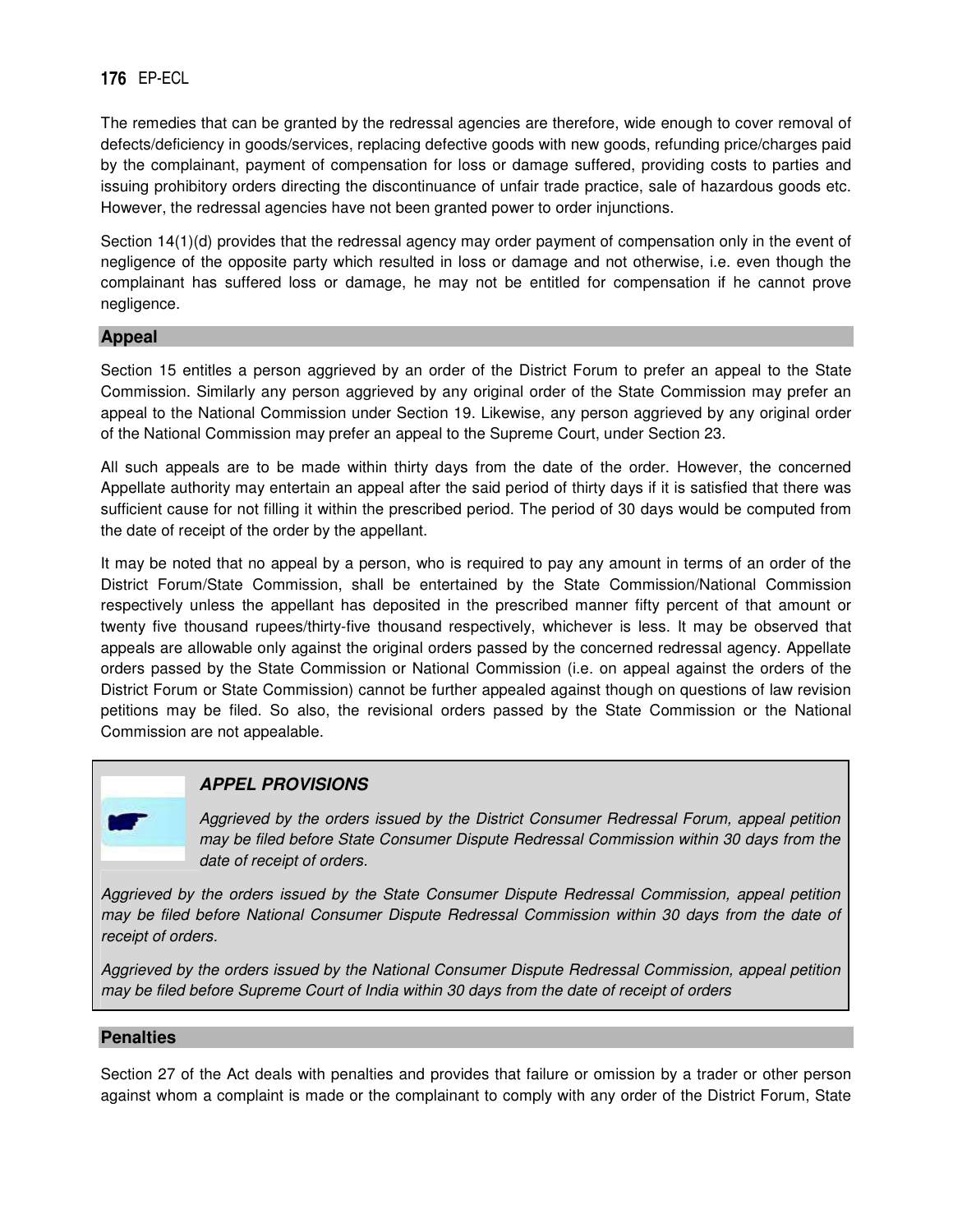Commission or the National Commission shall be punishable with imprisonment for a term which shall not be less than one month but which may extend to three years, or with fine of not less than Rs. 2,000 but which may extend to Rs. 10,000, or with both.

However, on being satisfied that the circumstances of any case so require, the District Forum or the State Commission or the National Commission may impose a lesser fine or a shorter term of imprisonment. Section 27(3) prescribes that all offences under the Act to be tried summarily.

#### **GIST OF IMPORTANT CONSUMER CASES**

Gist of some of the important rulings rendered by Supreme Court, National Commission and State Commissions, are given hereunder:

#### **Failure to provide basic safeguards in the swimming pool – deficiency in service**

In the case of *Sashikant Krishnaji Dole v. Shitshan Prasarak Mandali [F.A. No. 134 of 1993 decided on 27.9.1995 (NCDRC)]* the school owned a swimming pool and offered swimming facilities to the public on payment of a fee. The school conducted winter and summer training camps to train boys in swimming and for this purpose engaged a trainer/coach. The complainants had enrolled their son for learning swimming under the guidance of the coach. It was alleged that due to the negligence of the coach the boy was drowned and met with his death. The school denied that it had engaged the services of a coach and also denied any responsibility on its part. The coach claimed that he was a person with considerable experience in coaching young boys in swimming and that as in other cases he taught the deceased boy also the way in which he should swim and take all precautions while swimming. When the deceased was found to have been drowned the coach immediately took him out of the water and removed the water from his stomach and gave him artificial respiration and thereafter took him to a doctor, where he died.

The State Commission held the school and the coach deficient in rendering service to the deceased, that the coach was not fully trained, did not exercise even the basic commonsense needed to counter an accident in swimming. He was so casual in his behaviour that he did not attempt to take prompt action to save the life of the deceased and so far as the school was concerned it did not even provide basic facilities nor did it provide any safeguards to prevent accidents.

Dismissing the appeal the National Commission observed that the State Commission had given cogent reasons for holding the school and the coach responsible for death of the deceased. A detailed examination of the depositions of eye witnesses showed that the Commission had correctly appreciated the evidence and come to the conclusion that the coach was negligent and the school did not provide the necessary life saving mechanism to save the lives of trainee students in cases of accidents.

So far as the compensation was concerned the State Commission had taken all relevant factors into account and fixed the amount at Rs. 1.50 lakhs which was reasonable.

# **Removal of ladder of an aircraft while disembarking by the passenger— deficiency in service**

In *Station Manager, Indian Airlines v. Dr. Jiteswar Ahir [First Appeal No. 270 of 1994 decided on 28.2.1996 (NCDRC)]* when the complainant-passenger occupied his seat in the aircraft, an announcement was made that his luggage was lying on the ground unidentified and that he should disembark to identify his luggage. According to the complainant he moved towards the rear door, and finding that the step ladder was attached to the aircraft door, he stepped out on to the staircase but before he could actually put his entire body weight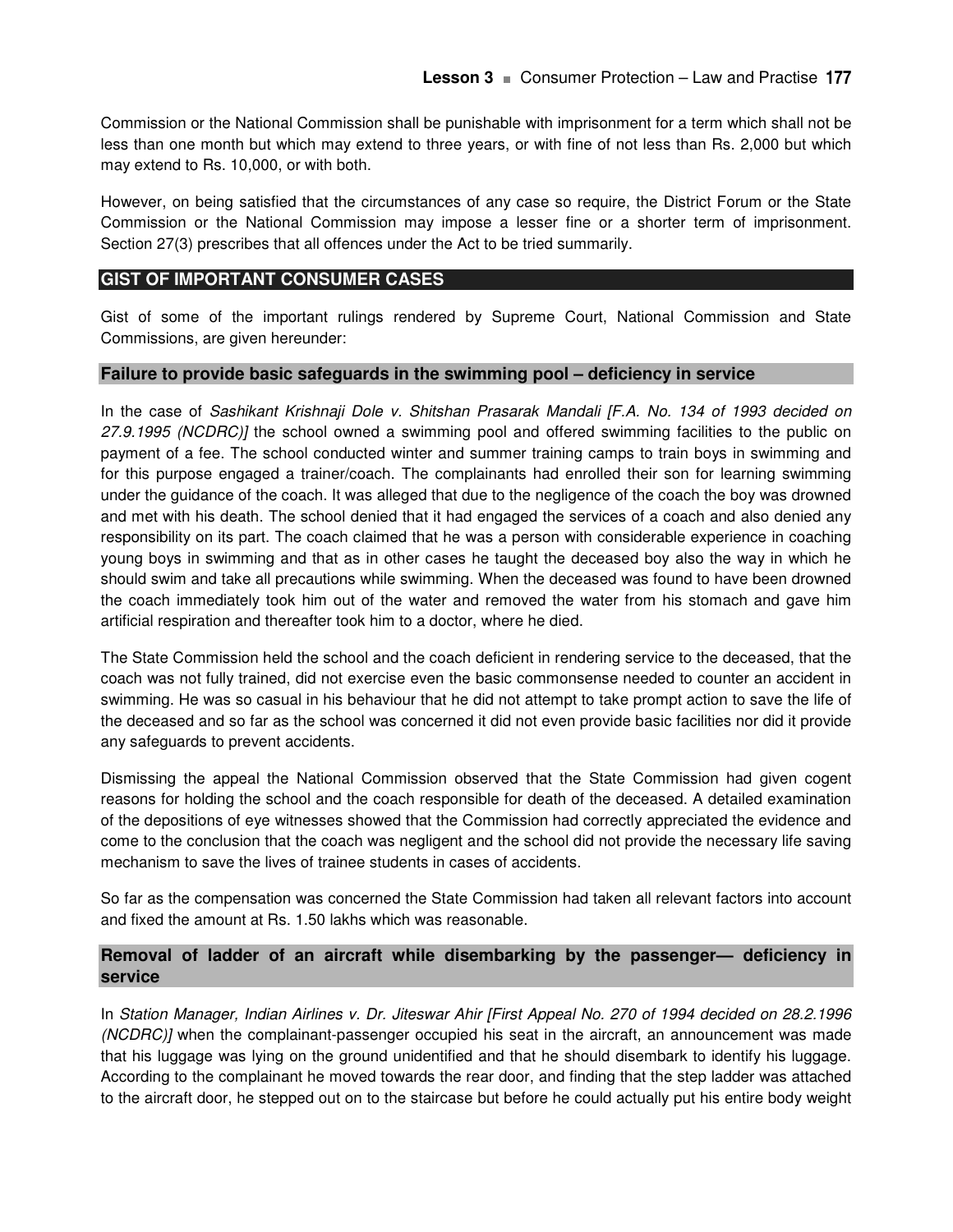on the staircase the ladder was suddenly removed as a result of which he fell down on the ground and sustained bodily injuries which was reported to be about 10 percent. As against the complainant's claim of Rs. 10 lakhs the airlines was willing to pay Rs. 40,000 as compensation which according to them was the maximum statutory liability of the Corporation under the Carriage by Air Act, 1972.

The State Commission, after examining witnesses and the medical boards report held that there was dangerous deficiency in service and having regard to the expert opinion and other medical reports, it ordered payment of compensation of Rs. 4 lakhs and Rs. 1 lakh for mental agony and distress plus costs.

In appeal by the Corporation, the National Commission, upholding the State Commissions order, held that in terms of regulations relied upon by the appellant Corporation, if it was proved that the accident caused to the complainant had resulted in a permanent disablement, incapacitating him from engaging in or being occupied with his usual duties or his business or occupation, the liability could not exceed Rs. 5 lakhs. This case related to the incapacity and permanent disability to the extent of 10 per cent and, therefore, the compensation could not exceed Rs. 5 lakhs. The State Commissions assessment of compensation of Rs. 4 lakhs was justified, considering the age of the complainant (37 years) at the time of accident and his having lost earning capacity. The State Commission was also right in awarding compensation of rupees one lakh for the complainants mental suffering and agony as well as feeling of inferiority in social relations.

Deficiency in service cannot be alleged without attributing fault, imperfection, shortcoming or in adequacy in the quality, nature and manner of performance which is required to be performed by a person in pursuance of a contract or otherwise in relation to any service. The burden of proving deficiency in service is upon the person who alleged it. When the complainant has not established any willful fault, imperfection, shortcoming or inadequacy in the service of the respondent, there can be no deficiency in service.

*In Ravneet Singh Bagga v. KLM Royal Dutch Fintimes [1999(7) SCALE 43*], the complainant booked a ticked from Delhi to New York by a KLM plane. The airport authorities in New Delhi did not find any fault in his visa and other documents. However at Amsterdam, the airport authorities instituted proceedings of verification because of which the appellant missed his flight to New York. After reaching New York, the airlines tendered apology to the appellant for the inconvenience and paid as a goodwill gesture a sum of Rs. 2,500. The appellant made a complaint to the National Commission under the Consumer Protection Act which was rejected.

The Supreme Court held that the respondent could not be held to be guilty of deficiency in service. The staff of the airline acted fairly and in a bona fide manner, keeping in mind security and safety of passengers and the Aircraft. The photograph on visa documents was a photo copy and not the original which was unusual. In the circumstances, the staff took some time to ascertain the truth and helped the appellant to reach New York the same day.

# **A doctor qualified to practice homoeopathic system of medicines treating a patient with allopathic medicines and patient dies - guilty of negligence**

*In Poonam Verma v. Ashwin Patel [1996(4) SCALE 364]* the respondent was a qualified medical practitioner in homoeopathic system of medicine. The appellant, was the widow of a person who, it was alleged, had died because of the negligence of the respondent in administering allopathic medicines in which he was not qualified to practise. It was alleged that the deceased was treated to begin with, for viral fever on allopathic medicines and since his condition had not improved antibiotics were used without conducting proper tests. When his condition further deteriorated he was removed to a nursing home and after four days he was removed to a hospital in an unconscious state. Within a few hours thereafter he died.

Her complaint to the National Consumer Disputes Redressal Commission for damages for the negligence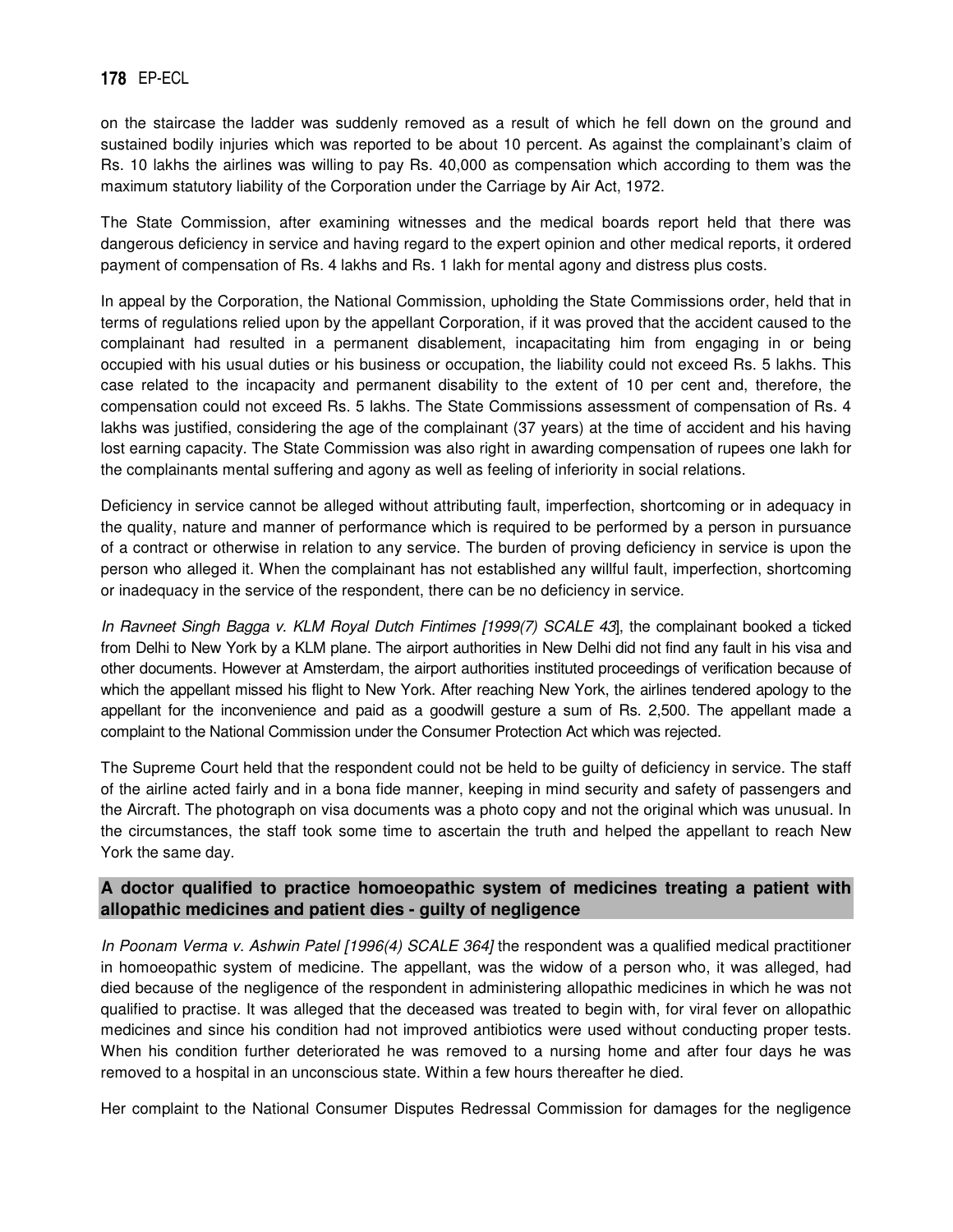and carelessness of respondent in treating her husband was dismissed. Allowing the appeal the Supreme Court held that the respondent who had practised in allopathy without being qualified in that system was guilty of negligence per se. A person is liable at law for the consequences of his negligence.

Jurisdiction of the Commission: The Supreme Court observed that it is beyond doubt now that disputes regarding applicability of the Act to persons engaged in medical profession either as private practitioners or as Government doctors working in hospitals or Government dispensaries come within the purview of the Consumer Protection Act, 1986. It is also settled that a patient who is a consumer has to be awarded compensation for loss or injury suffered by him due to negligence of the doctor by applying the same tests as are applied in an action for damages for negligence.

In *Gopi Ram Goyal and others v. National Heart Institute and others, 2001 CTJ 405 (CP) (NCDRC),* the National Commission held that where the record and evidence shows that the conduct of the opposite parties i.e. doctors was more than reasonable and the level of care was as could be expected from professional in exercising reasonable degree of skill and knowledge. The complainant however failed to prove any case of negligence on the part of doctors, therefore the doctor cannot be held liable for death of patient.

# **Fall from a running train while passing through vestibule passage – deficiency in service**

*In Union of India v. Nathmal Hansaria [First Appeal No. 692 of 1993 decided on 24.1.1997 (NCDRC)]* the daughter of the respondent, travelling by a train, fell down from the running train while she was passing through the inter-connecting passage between two compartments and died as a result of crush injuries on her head. In the respondents petition for compensation, the Railways contended that the Consumer Redressal agencies had no jurisdiction to consider a complaint of this nature in view of Section 15 of the Railway Claims Tribunal Act read with Section 13 of that Act.

The State Commission held that a railway passenger travelling in a train on payment of consideration was a consumer within the meaning of the Consumer Protection Act, 1986. Section 82A of the Railways Act referred to in Section 13 of the Railway Claims Tribunal Act, 1987 and the rules made thereunder provided compensation for railway accidents and not for accidental death of this nature.

Dismissing the appeal the National Commission held that the death of the passenger could not be described as resulting from railway accident but an accidental death caused by the absence of safety devices in the vestibule passage way.

Although the railway administration had claimed that the coach was a new coach and that all coaches had been thoroughly checked at the starting point of the train and that no defect was reported, the railways had not contended that this particular coach was checked at the time of commencement of the journey. The general statement of practice and procedure was not conclusive proof that this particular coach was checked and no evidence had been produced in support of their contention. Thus, the State Commission was right in holding that the deceased passenger was a consumer. On the basis of similar facts, the MRTP Commission has recently awarded a compensation of Rs. 18 lakhs with 9% interest to the parents of deceased. The above compensation appears to be the highest award in commission's history.

#### **Repudiation of Insurance claim because the driver did not have a valid license**

In the case of Jitendra Kumar v. Oriental Insurance Company Ltd. and another the Supreme Court has held that where the fire has occurred due to mechanical failure and not due to any act or omission of the driver, the insurance company cannot repudiate the claim because of lack of valid driving license.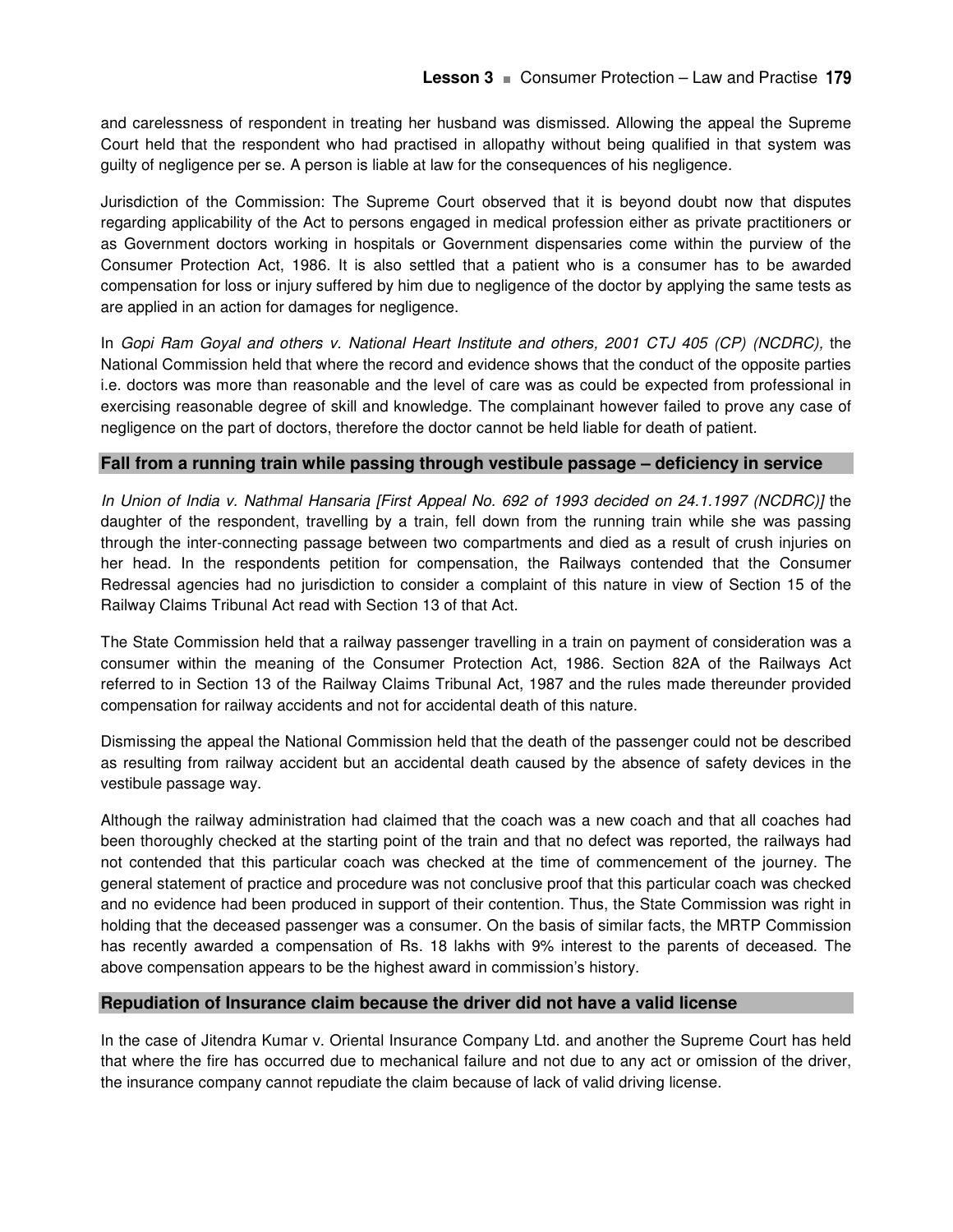# **Premium paid to the agent of the LIC but the agent did not deposit the premium, death of the insured - No deficiency of service on the part of the LIC**

*In Harshad J. Shah v. Life Insurance Corporation of India [1997(3) SCALE 423 (SC)]* the insured (since deceased) took out four life policies with double accident benefits, premium payable half-yearly. When the third premium fell due, the general agent of the Corporation met the person and took a bearer cheque towards the premium payable by him in respect of the policies. Although the cheque was encashed immediately thereafter, it was not deposited with the Corporation for another three months. In the meantime, the insured met with a fatal accident and died. The Corporation rejected the widows claim for payment of the sum assured on the ground that the policies had lapsed for non-payment of premium within the grace period.

In the widows complaint to the State Commission under the Consumer Protection Act the Corporation pleaded that the amount of premium allegedly collected by the general agent could not be said to have been received by the Corporation, that the agent was not authorised to collect the premium amount. The State Commission held that in order to collect more business, agents of the Corporation collected premiums from policyholders either in cash or by cheque and then deposited the money so collected with the Corporation and that this practice had been going on directly within the knowledge of the Corporations administration, notwithstanding the departmental instructions that the agent was not authorised to collect the premiums. When the practice of the agent collecting the premiums from policyholders was in existence and the money was collected by the agent in his capacity and authority, the reasonable inference was that the Corporation was negligent in its service towards the policyholder.

The National Commission, in appeal, was of the view that the insurance agent in receiving a bearer cheque from the insured towards payment of insurance premium was not acting as agent of the Corporation nor could it be said that the Corporation had received the premium on the date the bearer cheque was received by the agent, even though he deposited the sum with the Corporation a day after the death of the insured.

Dismissing the appeal the Supreme Court held that the agent had no express authority to receive the premium on behalf of the Corporation. In his letter of appointment there was a condition expressly prohibiting him from collecting the premium. Nor could it be said that he had an implied authority to collect the premium, as regulation 8(4) expressly prohibited the agents from collecting premiums. Therefore, no case had been set up by the complainant before the State Commission that the Corporation by its conduct had induced the policyholders, including the insured, to believe that the agents were authorised to receive premiums on behalf of the Corporation. Nor was there any material on record that lent support to this contention. In the facts of this case there was no room to invoke the doctrine of apparent authority underlying Section 237 of the Indian Contract Act.

In *National Insurance Co. Ltd. v. Seema Malhotra [2001(2)* SCALE *140] (Supreme Court)* a cheque was issued under a contract of insurance of motor car by the insured for payment of premium to the policy. However, cheque was dishonoured for want of funds in the account. Meanwhile, the car met an accident and badly damaged, killing the insured owner. The claim for insured amount was repudiated by the company.

The Supreme Court held that applying the principles envisaged under Section 51, 52 and 54 of Indian Contract Act, relating to reciprocal promises, insurer need not to perform his part of promise when the other party fails to perform his part and thus not liable to pay the insured amount.

#### **Educational Institutions**

In *Sreedharan Nair N. v. Registrar, University of Kerala [2001 CTJ 561 (CP)* **(NCDRC)],** the University refused to provide LL.B. degree certificate on completion of course on the ground that the qualifying examination on the basis of which student was admitted in LL.B. course in Kerala law college has not been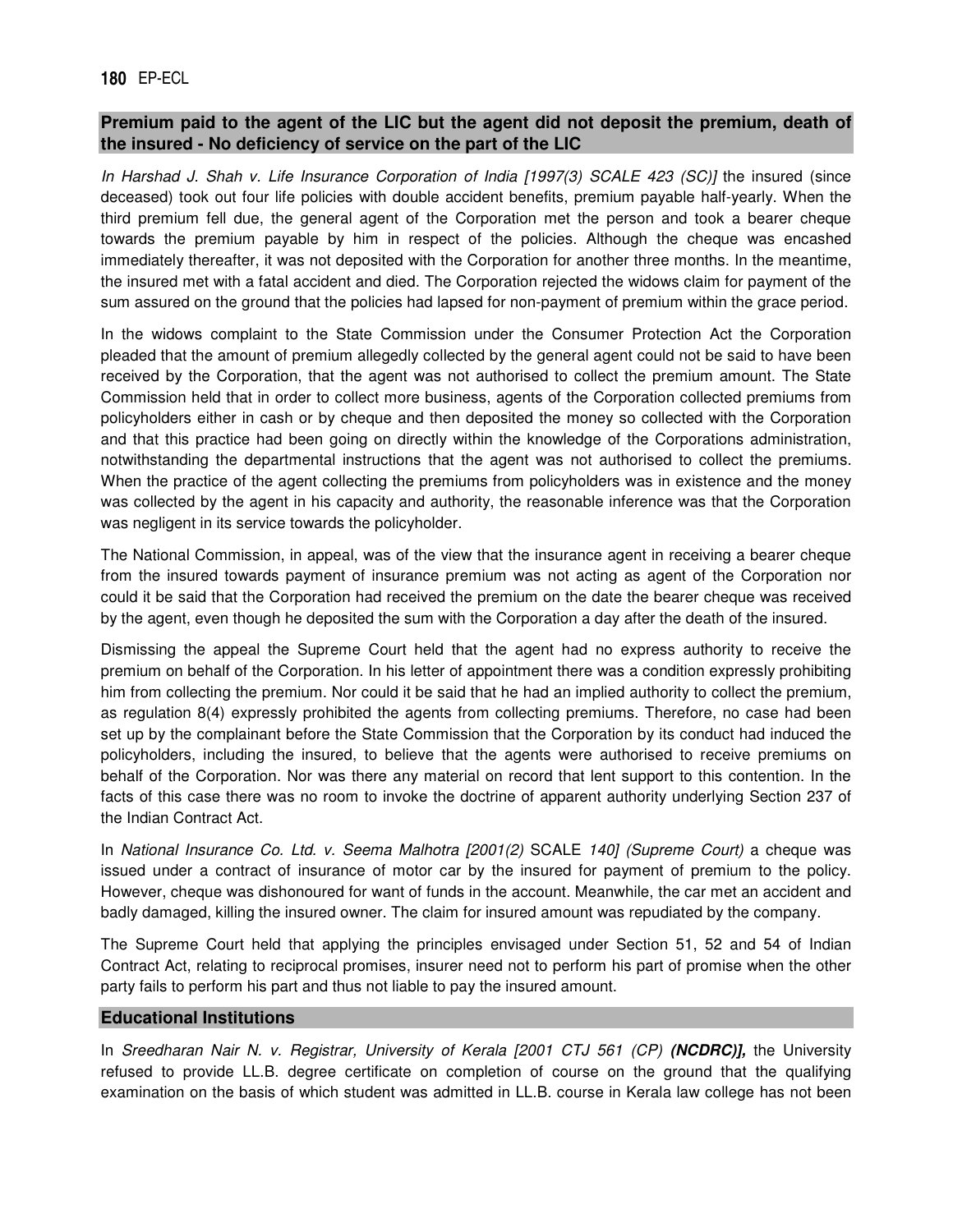recognised by it. The National Commission held that this is a clear case of deficiency on part of University. A compensation of Rs. 50,000 was awarded to complainant.

In *Isabella Thoburn College v. Ms. Fatima Effendi [2001 CTJ 386 (CP) (SCDRC)],* the State Commission held that non-refund of admission fee is not a deficiency of service on the part of the university because admission fee is consideration for admission and respondent herself voluntarily withdrawing admission from one university to join another institute cannot claim refund of admission fee.

#### **Medical Negligence**

*In Kusum Sharma & Others Versus Batra Hospital & Medical Research Centre & Others 2010 CTJ 242 Supreme Court (CP)* Supreme Court held that While deciding whether the medical professional is guilty of medical negligence following well known principles must be kept in view:-

**I.** Negligence is the breach of a duty exercised by omission to do something which a reasonable man, guided by those considerations which ordinarily regulate the conduct of human affairs, would do, or doing something which a prudent and reasonable man would not do.

**II.** Negligence is an essential ingredient of the offence. The negligence to be established by the prosecution must be culpable or gross and not the negligence merely based upon an error of judgment.

**III.** The medical professional is expected to bring a reasonable degree of skill and knowledge and must exercise a reasonable degree of care. Neither the very highest nor a very low degree of care and competence judged in the light of the particular circumstances of each case is what the law requires.

**IV.** A medical practitioner would be liable only where his conduct fell below that of the standards of a reasonably competent practitioner in his field.

**V.** In the realm of diagnosis and treatment there is scope for genuine difference of opinion and one professional doctor is clearly not negligent merely because his conclusion differs from that of other professional doctor.

**VI.** The medical professional is often called upon to adopt a procedure which involves higher element of risk, but which he honestly believes as providing greater chances of success for the patient rather than a procedure involving lesser risk but higher chances of failure. Just because a professional looking to the gravity of illness has taken higher element of risk to redeem the patient out of his/her suffering which did not yield the desired result may not amount to negligence.

**VII.** Negligence cannot be attributed to a doctor so long as he performs his duties with reasonable skill and competence. Merely because the doctor chooses one course of action in preference to the other one available, he would not be liable if the course of action chosen by him was acceptable to the medical profession.

**VIII.** It would not be conducive to the efficiency of the medical profession if no Doctor could administer medicine without a halter round his neck.

**IX.** It is our bounden duty and obligation of the civil society to ensure that the medical professionals are not unnecessary harassed or humiliated so that they can perform their professional duties without fear and apprehension.

**X.** The medical practitioners at times also have to be saved from such a class of complainants who use criminal process as a tool for pressurizing the medical professionals/hospitals particularly private hospitals or clinics for extracting uncalled for compensation. Such malicious proceedings deserve to be discarded against the medical practitioners.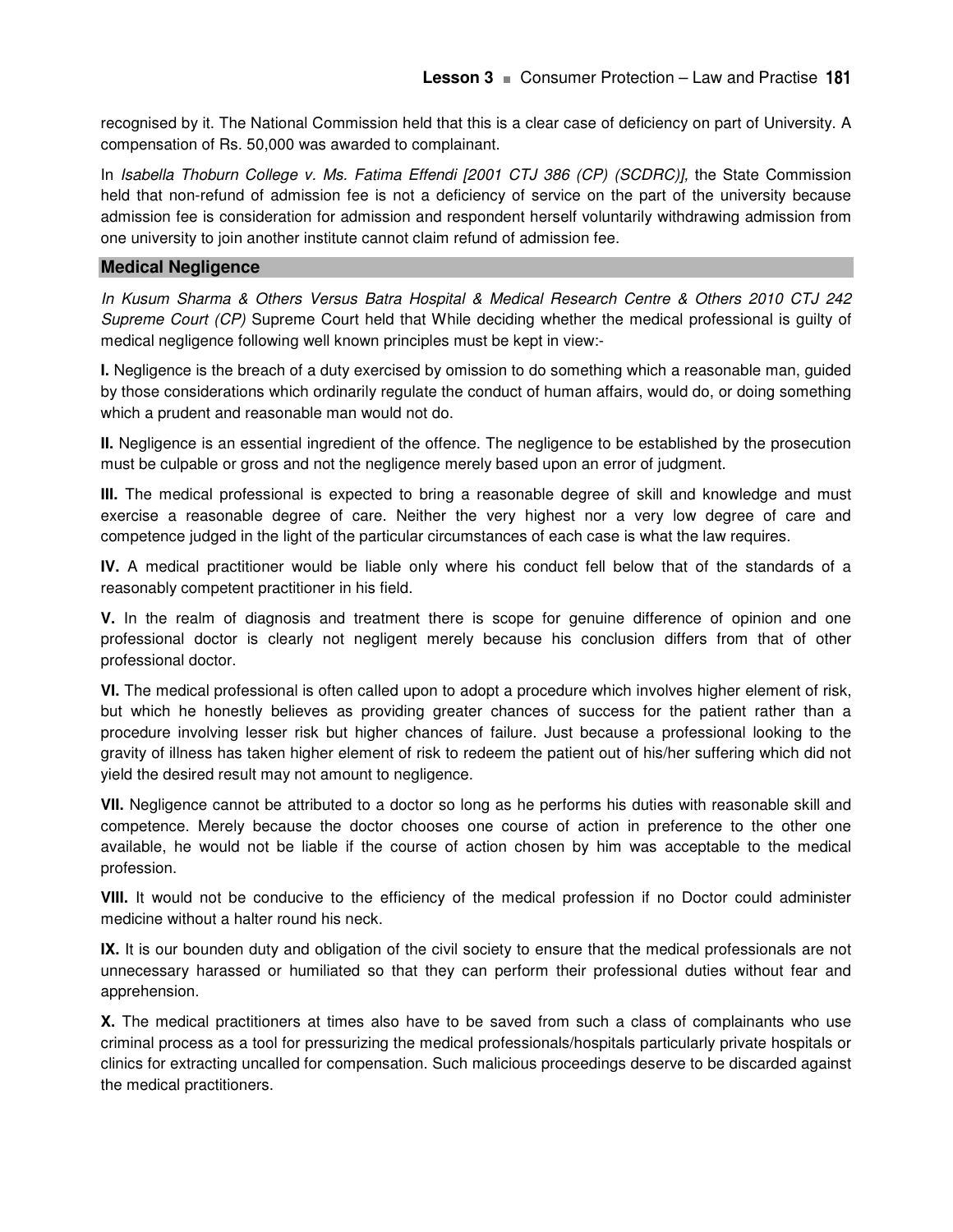**XI.** The medical professionals are entitled to get protection so long as they perform their duties with reasonable skill and competence and in the interest of the patients. The interest and welfare of the patients have to be paramount for the medical professionals.

The aforementioned principles must be kept in view while deciding the cases of medical negligence. We should not be understood to have held that doctors can never be prosecuted for medical negligence. As long as the doctors have performed their duties and exercised an ordinary degree of professional skill and competence, they cannot be held guilty of medical negligence. It is imperative that the doctors must be able to perform their professional duties with free mind.

# **LESSON ROUND UP**

- The Consumer Protection Act, 1986 is the most important legislation enacted to provide for better protection of the interests of consumers and for that purpose to make provision for the establishment of consumer councils and other authorities for the settlement of consumer's disputes and for matters connected therewith.
- Consumer means any person who buys any goods for a consideration which has been paid or promised or partly paid and partly promised, or under any system of deferred payment and includes any user of such goods other than the person who buys such goods for consideration paid or promised or partly paid or partly promised, or under any system of deferred payment when such use is made with the approval of such person, but does not include a person who obtains such goods for resale or for any commercial purpose; or hires or avails of any services for a consideration which has been paid or promised or partly paid and partly promised, or under any system of deferred payment and includes any beneficiary of such services other than the person who hires or avails of the services for consideration paid or promised, or partly paid and partly promised, or under any system of deferred payment, when such services are availed of with the approval of the first mentioned person but does not include a person who avails of such services for any commercial purpose.
- Defect means any fault, imperfection or shortcoming in the quality, quantity, potency, purity or standard which is required to be maintained by or under any law for the time being in force or under any contract, express or implied, or as is claimed by the trader in any manner whatsoever in relation to any goods.
- Deficiency means any fault, imperfection, shortcoming or inadequacy in the quality, nature and manner of performance which is required to be maintained by or under any law for the time being in force or has been undertaken to be performed by a person in pursuance of a contract or otherwise in relation to any service.
- Commercial purpose does not include use by a consumer of goods bought and used by him exclusively for the purpose of earning his livelihood by means of self-employment.
- A contract for service implies a contract whereby one party undertakes to render services e.g. professional or technical services to or for another in the performance of which he is not subject to detailed direction and control but exercises professional or technical skill and uses his own knowledge and discretion.
- A contract of service on the other hand implies relationship of master and servant and involves an obligation to obey orders in the work to be performed and as to its mode and manner of performance.
- The Act has set up three-tier quasi-judicial consumer disputes redressal machinery at the National, State and District levels, for expeditious and inexpensive settlement of consumer disputes. It also postulates establishment of Consumer Protection Councils at the Central and State levels for the purpose of spreading consumer awareness.
- District Forum has jurisdiction to entertain complaints where the value of goods/services complained against and the compensation, if any claimed, is less than Rs. 20 lakhs, the State Commission for claims exceeding Rs. 20 lakhs but not exceeding Rs. 1 crore; and the National Commission for claims exceeding Rs. 1 crore.
- The District Forum, the State Commission or the National Commission shall not admit a complaint unless it is filed within two years from the date on which the cause of action has arisen.
- The District Forum, State Commission and the National Commission have been vested with the powers of a civil court under the Code of Civil Procedure, 1908 while trying a suit in respect of the certain matters.